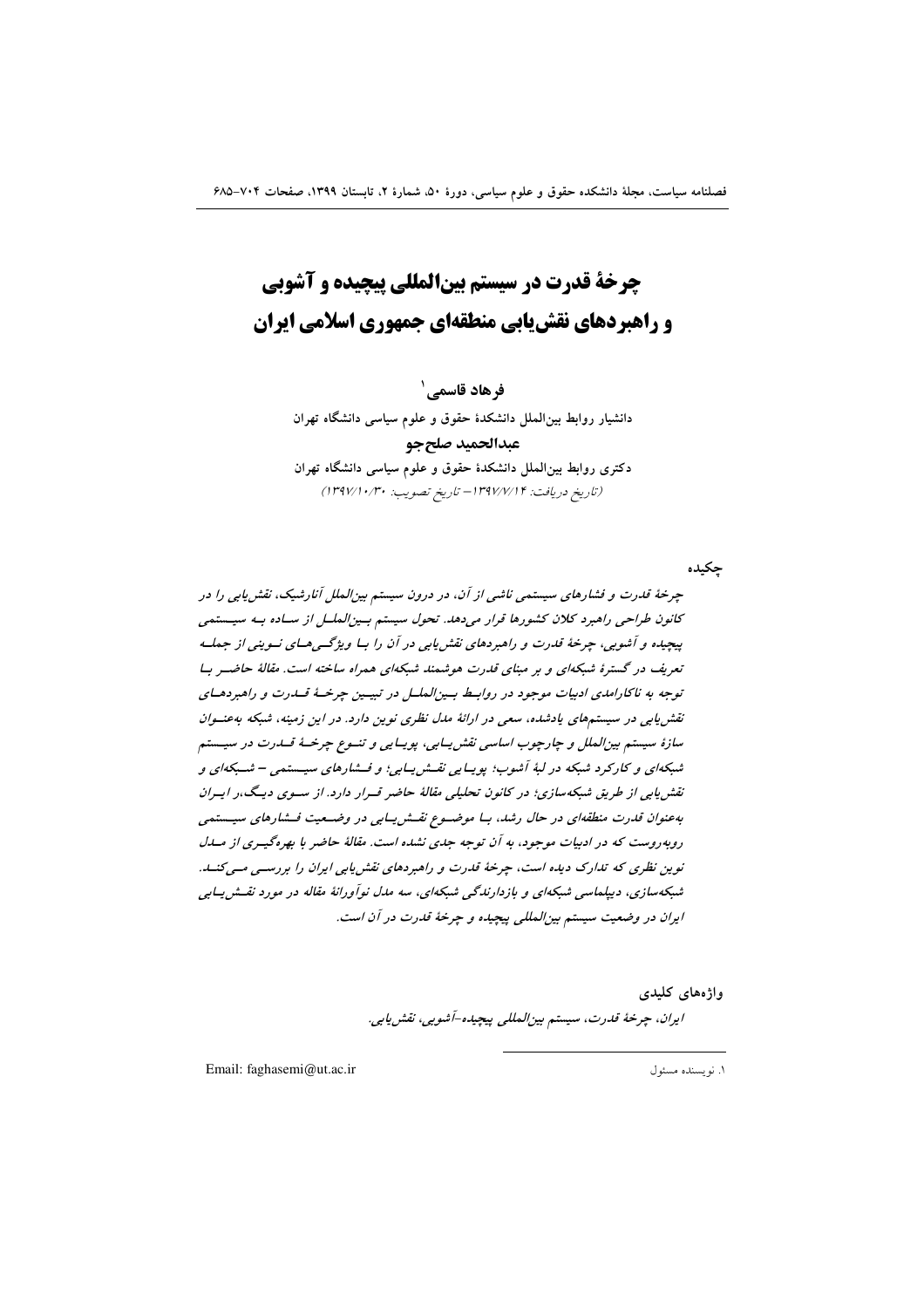۱. مقدمه

رابطهٔ میان چرخهٔ قدرت و نقش سیستمی بازیگران، از پرسشهای اساسی در روابط بین|لملل است. تکامل این پرسمان در وضعیت پیچیدگی و آشوب، موضوع فرایند نقش یابی منطقهای ایران بهعنوان یکی از واحدهای سیستم بینالملل است. سیستم نوین بینالمللی از نوع آنارشیک با رقابت برای نقش پابی در آن، تابعی از قوانین بنیادین سیستمی از جمله اصل قدرت است. فقدان اقتدار مرکزی و پویایی قدرت سیستمی، چرخهٔ قدرتی را ایجاد میکند که جایگاه واحدها در آن، عامل اساسی در فرایند نقش یابی است. فرایند چرخهٔ قدرت ایران از عصر باستان تاکنون نیز براساس همین قاعده تبیین میشود که طی آن، در برخی دورهها ایران بر چرخهٔ جهانی یا منطقهای قدرت مستولی شده و در برخی دورهها، امنیت، استقلال و تمامیت ارضی آن، تحت تأثیر موانع و محدودیتهای چرخهٔ جهانی قدرت قرار داشته است.

تا قبل از ورود اسلام، ایران قدرت برتر یا یکی از دو قدرت برتر جهانی بود. با سقوط ساسانیان و فروپاشی ساختار یکپارچهٔ داخلی، بخشهای مختلف کشور، تحت مدیریت خلفای اسلامی قرار گرفت (بیانی، ۱۳۸۱: ۱۷۱٬۹۱؛ زرین،کوب، ۱۳۸۷: ۱۰۹–۱۰۰). با تأسیس طاهریان در سال ۲۰۵ق، به مدت هفت قرن سلسلههای مختلف بر ولایات ایران حکومت کردند، اما صفویه، اولین حکومت مستقل و یکپارچهٔ ایرانی، در سال ۹۰۷ق بر پایهٔ مذهب تشیع تأسیس شد و ایران را بهعنوان یک قدرت بزرگ در کنار عثمانی و اروپا قرار داد. این وضعیت، با فراز و نشیبهایی تا دورهٔ زندیه ادامه یافت (مهدوی، ۱۳۸۳: ۴-۲). با تأسیس قاجاریه در سال ۱۲۰۰ق، با وجود توسعهٔ نسبی کشور، ایران در یک سیر نزولی قدرت، در نهایت به کشوری تبدیل شد كه نهتنها نقش منطقهاى، بلكه چرخهٔ قدرت ملى آن نيز تحت الزامات چرخهٔ جهانى و كنترل کارگزاران آن قرار گرفت و در نظام دوقطبی، نقش قدرت برتر منطقهای را در قالب اتحاد راهبردی با آمریکا کسب کرد. پیروزی انقلاب اسلامی در سال ۱۳۵۷، وضعیت ایران در سیستم بینالمللی از تبعی–حمایتی به چالشگر نظم موجود تغییر یافت. فروپاشی نظام دوقطبی و قرار گرفتن آمریکا در رأس قدرت جهانی، این وضعیت را تشدید کرده و ج.ا.ایران، فرایند نقش یابی منطقهای خود را در بستر تهدیدها و فرصتهای ناشی از تحولات مذکور دنبال کرد. با توجه به کارکرد پویش قدرت در قالب چرخهٔ سیستمی، پرسش اساسی این است که رابطهٔ ميان چرخهٔ قدرت و نقش!بلي سيستمي چگونه تعريف ميشود؟ و در حوزهٔ ميداني، چرخهٔ قدرت سیستمی چه تأثیری بر نقش یابی منطقهای ایران بهعنوان عضوی از شبکهٔ منطقهای خاص در سیستم بینالملل دارد؟

چرخهٔ قدرت در سیستم بین|لملل، موضوع گذار، فشارهای سیستمی و راههای مقابلهای با أن را در کانون ادبیات روابط بینالملل قرار داده و این فرضیه مطرح میشود که گذار در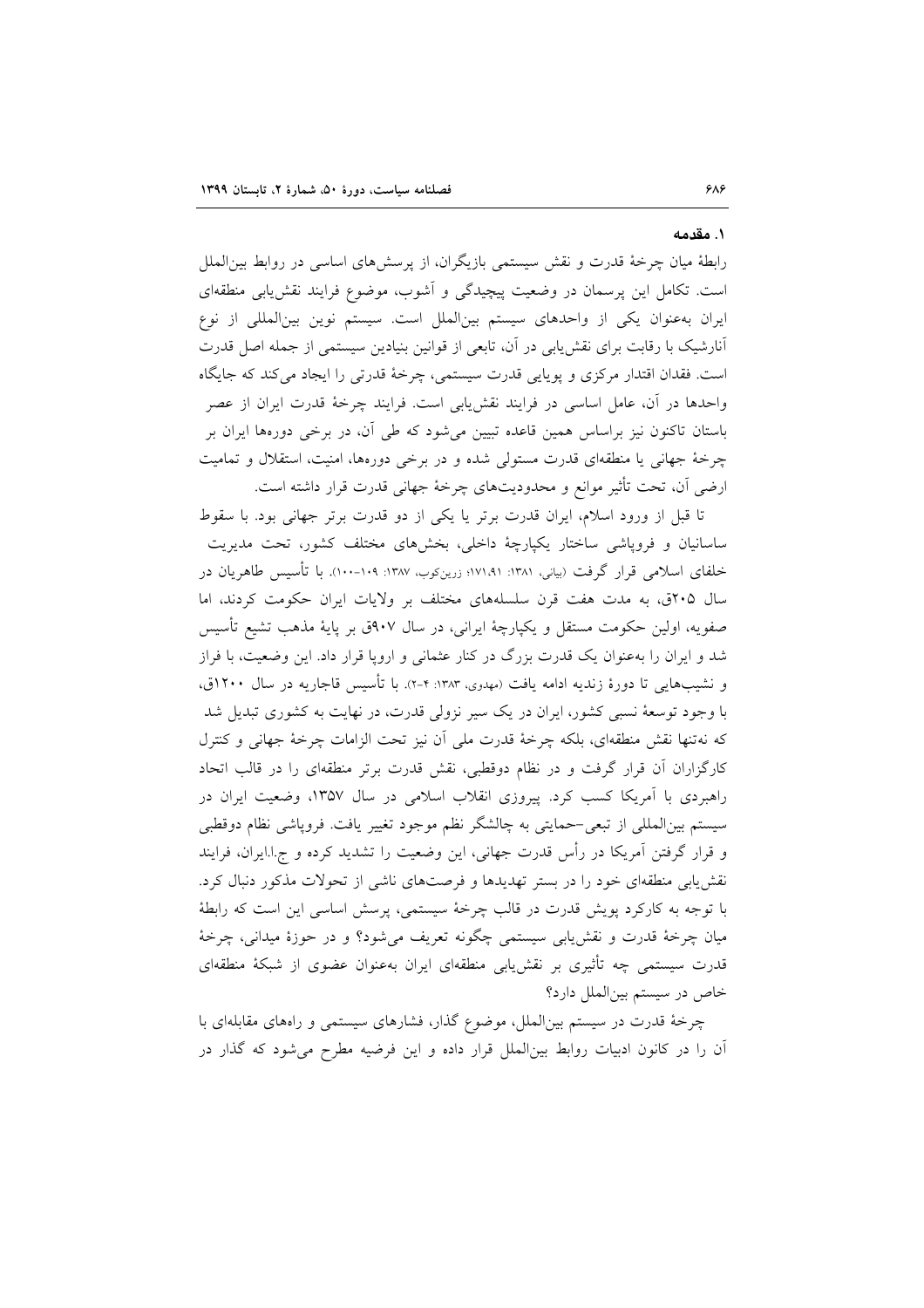چرخهٔ قدرت و فشارهای سیستمی ناشی از آن، دستیابی به نقشهای نوین را ضروری می سازد و در این زمینه، تکامل بخشی به شبکههای منطقهای و ایجاد سیستم بازدارندگی، عامل گذار در چرخهٔ قدرت و دستیابی به نقشهای سیستمی نوین است. این روند با ایجاد موازنهٔ شبکهای با رقیب، و تثبیت ارتباطات شبکهای در حوزههای مختلف، می تواند شرایط را برای کسب نقش موردنظر ج.ا.ايران و پذيرش سيستمي آن فراهم آورد.

يژوهش حاضر با محوريت بخشيدن به پديدهٔ چرخهٔ قدرت در سيستم بينالملل، نقش يابي منطقهای را در ارتباط مفهومی و میدانی با این پدیده تبیین میکند. بر این اساس، پس از بررسی ادبیات موجود، مبانی نظری پژوهش با استفاده از نظریههای چرخهای معطوف به قدرت و نقش تبیین میشود. سپس با نگرش شبکهای به فرایندهای سیستمی، شبکهٔ منطقهای ج!! ترسيم و چرخهٔ قدرت و كارگزاران آن تعريف مي شود. در ادامه، الزامات سيستمي، راهبرد شبکهسازی و بازدارندگی شبکهای بیان گردیده و در پایان، نتیجهگیری ارائه می شود.

#### ۲. ادبیات موضوعی

چرخهای بودن پدیدههای سیاست بین|لملل، در آثار گوناگونی مورد توجه قرار گرفته است. گلدشتاین، چرخههای اقتصادی کندراتیف، و چرخههای طولانیتر هژمونی و جنگ هژمونیک را مطرح كرده (Goldstein, 1988) و نظرية نظام جهاني والرشتاين، به چرخهٔ هژموني براساس چرخههای طولانی مدت کندراتیف پرداخته است (Wallerstein, 1979, 2011). مدلسکی با نظریهٔ چرخهٔ رهبری، به چهار نظام سیاسی جهانی ناشی از جنگهای جهانی، به رهبری پرتغال، هلند، بريتانيا و آمريكا اشاره مي كند (Modelski & Morgan, 1985). ارگانسكي نيز نظرية انتقال قدرت را در بستر سلسلهمراتب قدرت جهانی و براساس ارتباط بین چرخهٔ قدرت ملی با چرخهٔ سیستمی و وقوع جنگها مطرح کرده است ( Organski, 1958; Organski & Kugler, 1981). داگلاس لمکه، انتقال قدرت ارگانسکی را در قالب مدل سلسلهمراتب چندگانه با یک قدرت مسلط در رأس آنها، مفهومپردازی کرده است (Lemke, 2002; Lemke & Werner, 1996). نظریهٔ ثبات هژمونیک گلیین نیز نوعی چرخهٔ هژمونی را با استفاده از قانون بازده نزولی تبیین مي كند (Gilpin, 1988). جرخهٔ قدرت بهعنوان يك نظريه در روابط بين(لملل، و ارتباط آن با نقش در دینامیک گذار قدرت سیستمی، در اندیشه چارلز دوران مفهومپردازی شده است (1996 (Doran-

در حوزهٔ نقش و نقش یابی نیز تعریف نقش (holsti,1970: 238)؛ عناصر مفهومی و میدانی دخیل در فرایند شکل گیری نقش سیستمی (Ole, 2006: 5; harnish, 2011: 9)؛ گونهبندی نقش در روابط بين|لملل (holsti.1970:260)، لانمن (Lahneman:101) و اگستام (صلواتي، ١٣٩۴: ٢۴) مورد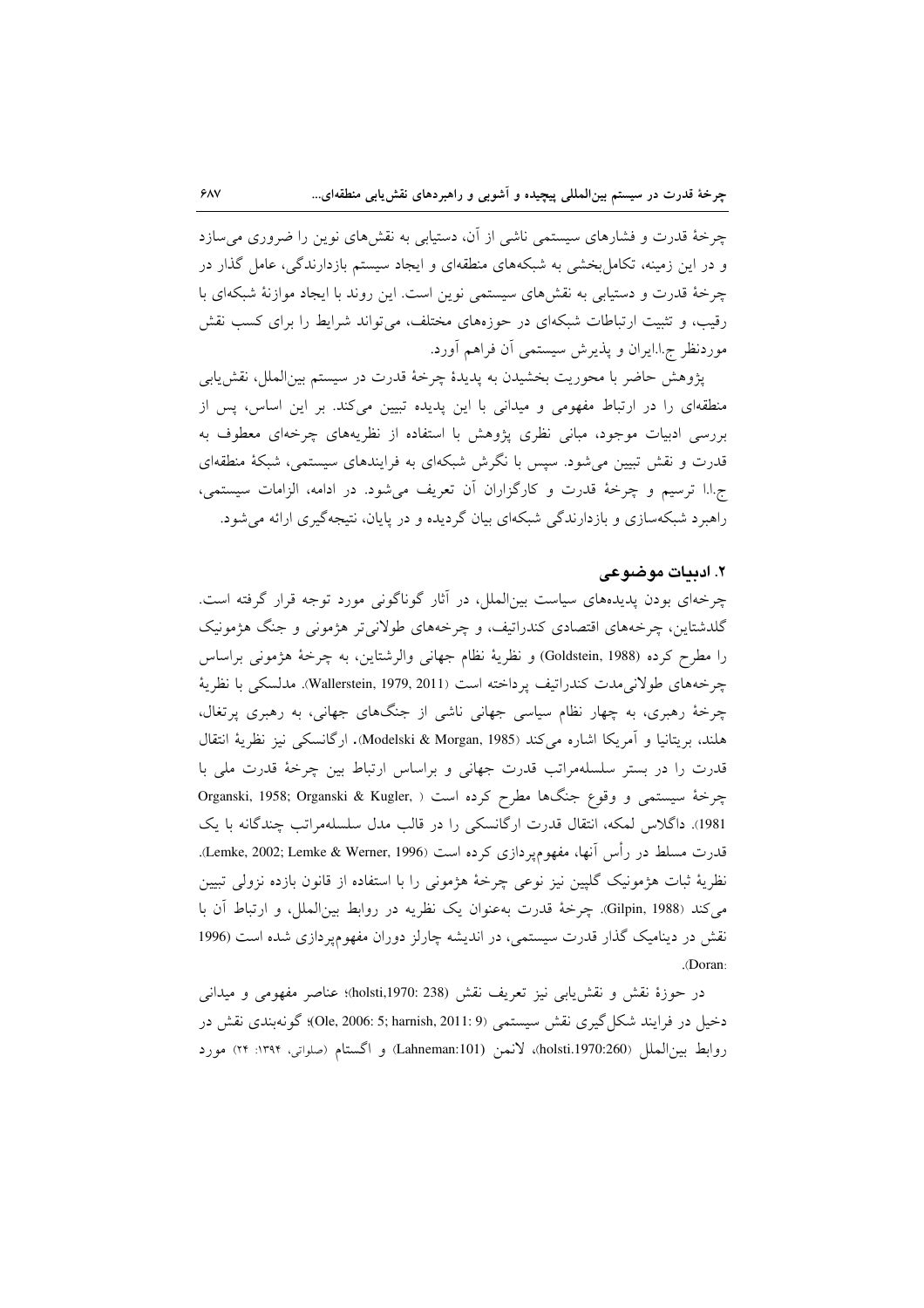توجه قرار گرفته و برخی نیز بر مبنای سطوح تحلیل روابط بین|لملل، رویکردهای کارگزارمحور، ساختارمحور و دیدگاه ترکیبی را مفهوم یردازی کردهاند (Lahneman, Krotz: 6 :Thies, 2009:3; 2003:97-98). هارنیش، دو مفهوم نقش یابی و نقش سازی را در قالب نظریهٔ نقش و یادگیری سیاست خارجی مطرح کرده (Harnisch, 2012). و نقش را به عنوان یک رهیافت، در روابط بین دولتها توسعه داده است (Harnisch, 2011). یانگ (Young, 2003) و لانمن (Lahneman, 2003) نيز چرخهٔ قدرت – نقش يا گذار نقش و قدرت در انديشهٔ دوران را توسعه دادهاند. در مجموع، آثار موجود در موضوع چرخهٔ قدرت-نقش، وضعیت پیچیدگی سیستم بینالمللی و راهبردهای نقش پابی منطقهای را در ارتباط با آن، مورد بحث قرار ندادهاند.

#### ۳. مبانی نظری

نقش،يابي، كانون نظري مطالعات سياست خارجي علم روابط بين(لملل ( ,Doran, 1989; Harnisch Frank, & Maull, 2011; Walker, 1987) و از مباحث ضروری در کارکرد چرخهای دینامیک قدرت، همچنین فشارهای سیستمی است. علاوهبر این، تحول و تکامل، از ویژگیهای Auyang, 1999; Burian & Richardson, 1996; De Greene, 1996; ) سيستم نوين بين المللي است Feistel & Ebeling, 1989) و با نگرش سیستمی به روابط بینالملل، در بین سه پارادایم متمایز سنتي-خطي با ويژگي نظم؛ غيرخطي با ويژگي پيچيدگي؛ و اَشوب با ويژگي نوساني (Kavalski, 2007, 2015)، می توان گفت سیستم نوین بین المللی، از نوع پیچیده و آشوب است (Bertuglia & Vaio, 2005). سيستمهاي ييچيده در لبهٔ اَشوب قرار داشته و در عين حال، ظرفيت کافی برای تغییر و سازگاری با شرایط جدید را دارند که در آن، نظم، در خلال نوسانات ایجاد می شود و این ویژگی ها، قابلیت ایجاد گذارهای سیستمی را ایجاد می کند (Modelski, 1996).

یدیدهٔ پیچیدگی، مفروضات کلاسیک دربارهٔ منطقهگرایی و عنصر جغرافیا را به چالش می کشد و بر کاهش نقش قدرت خارجی و توانایی سایر واحدها در تعریف مناطق، مرزبندی و کارویژههای آنها تأکید میکند. بر این اساس، نگرش شبکهای، برای تبیین تحولات میدانی سیستم نوین بینالمللی مطرح میشود. شبکه دارای گرهها (واحدهای عادی)، حلقهها و واحدهای مرکزی، با حداقلی از پیوند است که در آن، مناطق سنتی صرفاً گره یا حلقهای در درون شبکه هستند (قاسمی، ۱۳۹۰ـ ۱۲۹-۱۲۶). ساخت شبکهای در سیستم نوین بینالملل به علت کارکرد نیروهای ژرف قدرت، اقتصاد و فرهنگ، و ماهیت ارتباطاتی مبتنی بر آنها، در گونههای مختلف ژئوپلیتیکی، ژئواکونومیکی، و ژئوکالچری تعیین می،یابند و هر کدام ضمن تحمیل مرزبندی خاص بر سیستم، در تلاقی با یکدیگر شبکهٔ متداخلی را شکل میدهند.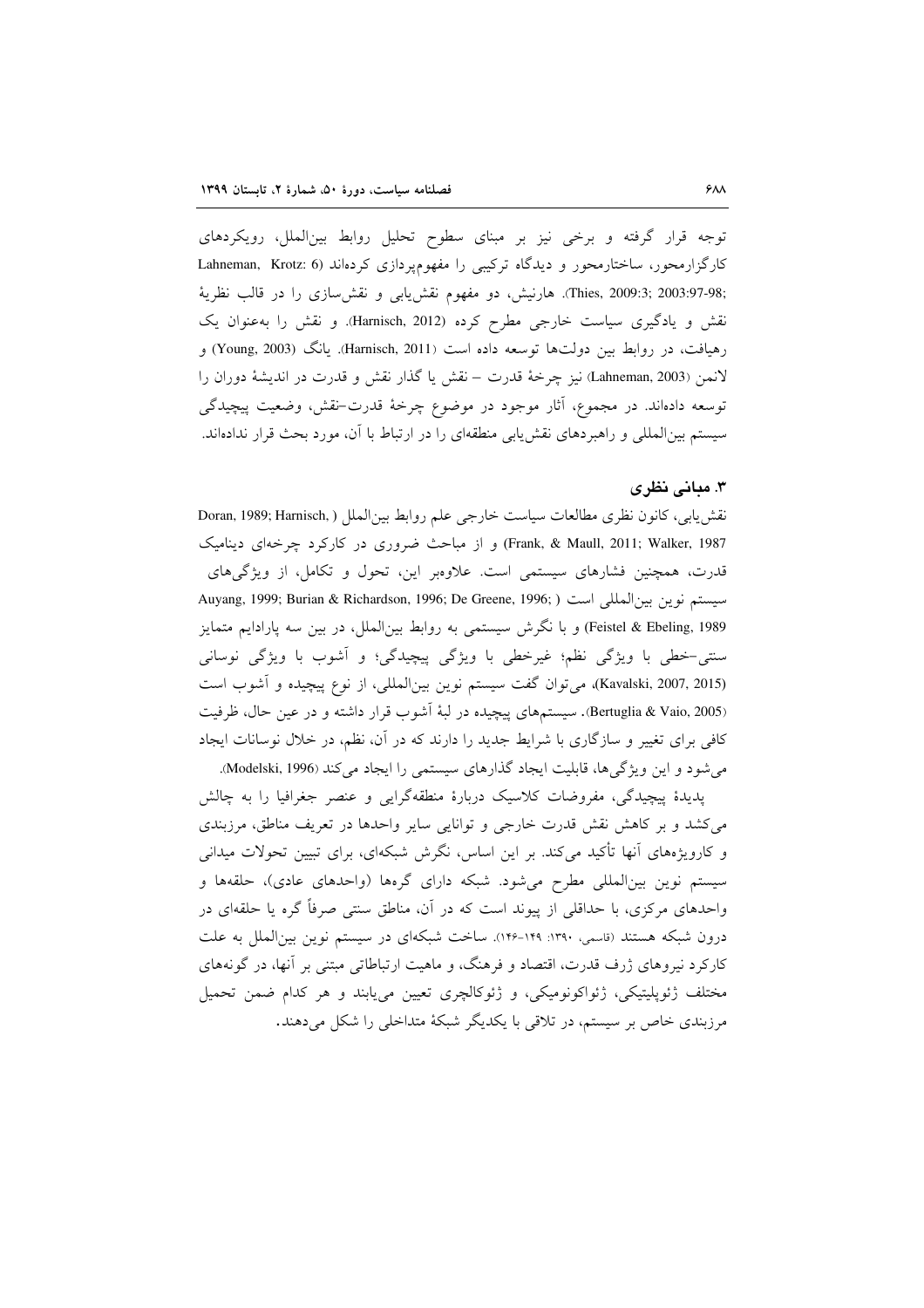چرخهٔ قدرت در سیستمهای پیچیدهٔ اَشوبی، در گسترهٔ شبکهای و بر مبنای قدرت هوشمند شبکهای تبیین می شود و دینامیک رشد قدرت کشورها، علاوهبر منابع و مؤلفههای داخلی قدرت، معطوف به جغرافیای پیرامونی نیز است. هوشمند بودن قدرت، بیانگر تنوع در منابع و ترکیب آنها؛ و شبکهای بودن، به معنای ارتباط محورشدن سازهها و فرایندهای سیستم بین|لملل است (Wilson, 2008). در این زمینه، علاوهبر حوزهٔ سنتی قدرت ژئوپلیتیکی، حوزههای ژئواکونومی و ژئوکالچر نیز در دینامیک رشد خارجی قدرت مطرح شده و در بستر پیوندها و ارتباطات واحدها در حوزههاى سهگانهٔ مذكور، نوعى قدرت با عنوان قدرت شبكهاى، جايگزين قدرت به مفهوم سنتي مي شود (قاسمي، ١٣٩٠: ١۶۶).

نقش، تابعی از قدرت است و پیوستگی دینامیکهای مذکور با ثبات سیستمی را می توان با استفاده از مفهوم شکاف قدرت–نقش چالز دوران، در قالب معادلهٔ سهوجهی قدرت، نقش و رضايت، تبيين كرد (C. Doran, 2000; C. F. Doran, 1989, 1991; C. F. Doran & Parsons, 1980). رضایت از طریق همترازی قدرت ساختاری و قدرت عملیاتی با نقش اعلامی و نقش انتسابی حاصل شده و به ثبات منجر میشود، و اشکال مختلف ناهمترازی مؤلفههای چهارگانه، سیستم را در وضعیت ثبات ناپایدار و یا شبه ثبات قرار میدهد که می تواند به جنگ عمده برای ایجاد همترازی مجدد بینجامد (Lahneman:101-3). از سوی دیگر، ایجاد نقشهای جدید، مستلزم توجه به ویژگی پیچیدگی و اَشوبی بودن سیستم بینالملل است و پیروی از قواعد کارکردی بيچيدگي (Andriani, 2004; Bousquet & Curtis, 2011; Érdi, 2007)، از جمله شبكهسازي و ايجاد سیستمهای تقویتکنندهٔ ثبات راهبردی در آن، از جمله الزامات و راهبردهای نقش یابی در وضعیت پیچیدگی چرخهٔ سیستمی قدرت است. از سوی دیگر، فشارهای سیستمی در سیستمهای پیچیده-آشوبی، ویژگی اساسی و پدیدهٔ دائمی است و نقش یابی را بهعنوان پدیدهای پویا، دائمی و اساسی با راهبردهای خاص، در پاسخ به فشارهای سیستمی الزامی می سازد. در مجموع، با وجود ضعف اساسی ادبیات روابط بین الملل در این خصوص، رابطهٔ چرخهٔ قدرت و نقش یابی بر پایهٔ نظریهٔ پیچیدگی را میتوان در محورهای زیر تبیین کرد:

١. شبكه بهعنوان سازهٔ سيستم بينالملل و چارچوب اساسى نقش يابي؛

۲. پویایی و تنوع چرخهٔ قدرت در سیستم شبکهای و کارکرد شبکه در لبهٔ اَشوب؛

۳. پویایی نقش یابی بهدلیل پویایی چرخهٔ قدرت و کارکرد سیستم در لبهٔ أشوب؛

۴. فشارهای سیستمی – شبکهای بهعنوان پدیدهٔ دائمی و نقش،یابی بهعنوان راهبرد تعین جایگاه در شبکه و مقابله با فشارهای سیستمی؛

۵. تکامل شبکهای و نقش یابی از طریق ثباتسازی شبکه و پایدارسازی نقش.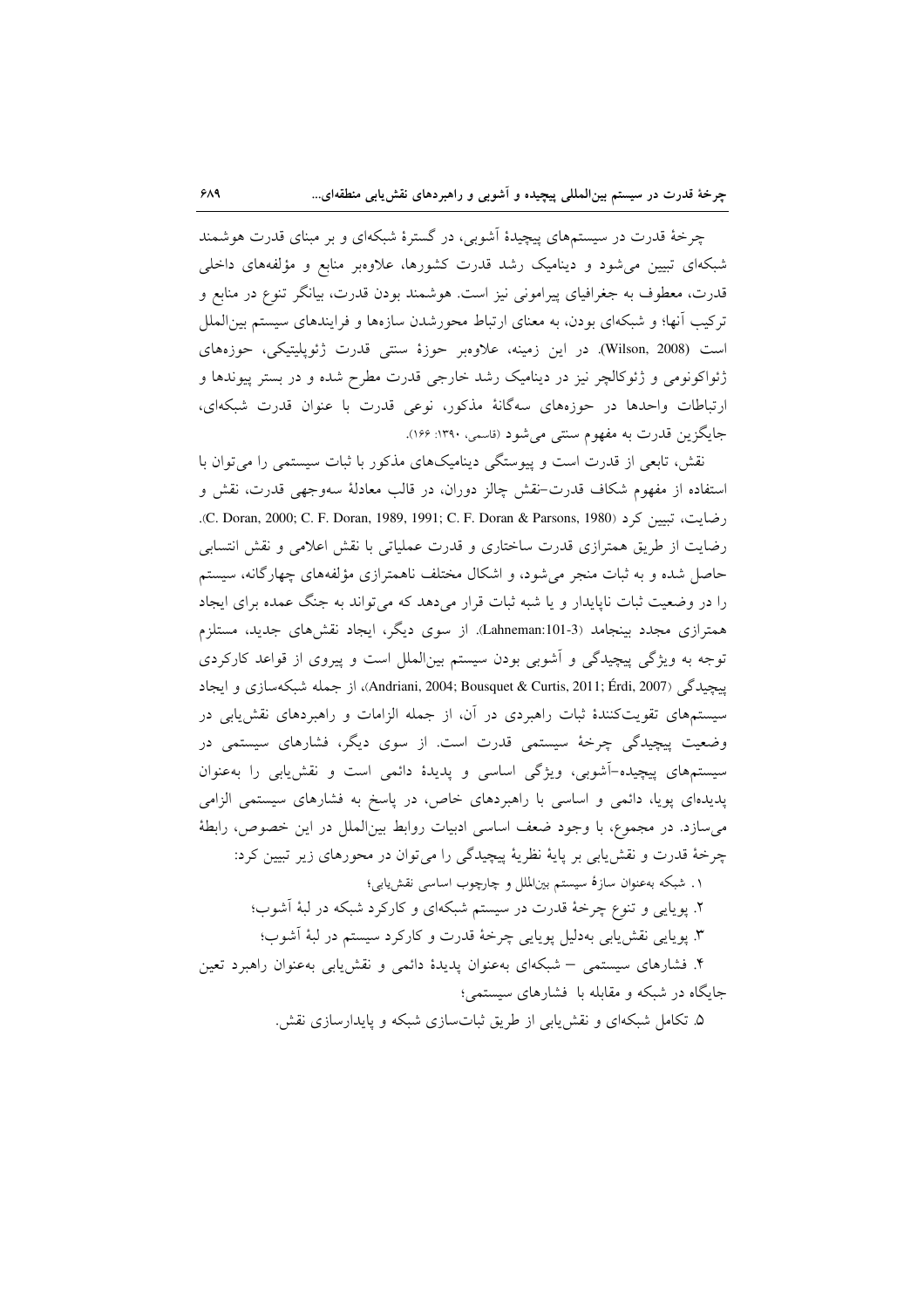#### ۴. شبکهٔ منطقهای جمهوری اسلامی ایران

شبکهٔ منطقهای ج ا. ایران دربرگیرندهٔ سازهها و فرایندهایی است که ویژگیهای معینی به دینامیک قدرت، چرخههای ناشی از آن و در نهایت نقش،یابی واحدها می بخشد. شبکهها از بعد سازمای، خوشهای هستند و نوع پیوند میان خوشهها، سازمهای سامان یافته، تصادفی و فاقد معیار را سبب می شود (Andriani, 2004). سازهٔ منطقهای ایران بهشدت خوشهای است که شبکهٔ ژئوپلیتیک و ژئواکونومی را بر محور منافع؛ و ژئوکالچر را بر محور خویشاوندی شکل میدهد.

شبکهٔ ژئوپلیتیک در زیرشبکههای دریایی و سرزمینی و هوافضا، بر پایهٔ ارتباطات قدرت محور و براساس کدهای عملیاتی مبتنی بر شناسایی تهدیدها و فرصتها، همچنین راهبردهای حمایتی و مقابلهای با دوستان و دشمنان شکل میگیرد. بر همین اساس، ژئوپلیتیک دریایی ج.ا.ایران در شمال، کشورهای حوزهٔ دریای خزر را شامل میشود. اهمیت سنتی خوشهٔ جنوبی در گسترهٔ آبهای خلیجفارس، دریای عمان و اقیانوس هند، با استقرار نظام جمهوری اسلامی و تقابل ژئوپلیتیکی با آمریکا و متحدان منطقهای آن، مضاعف شد و این امر، در بیانات آیتالله خامنهای، مورد توجه خاص قرار گرفت ( farsi.khamenei.ir.1394/9/8). در حال حاضر کشورهای حاشیهٔ خلیجفارس و یمن، اعضای خوشهٔ مذکور محسوب میشوند و تنگههای هرمز، بابالمندب و مالاکا، کانونهای اساسی آن، و عربستان رقیب منطقهای ایران در این حوزه است. ژئوپلیتیک سرزمینی نیز در خوشهٔ باختری، عراق و ترکیه، و در خوشهٔ شامات، سوریه، لبنان و فلسطین را شامل میشود. تحولات روابط ایران با عراق، همچنین موضوع فلسطین و اسرائیل، از عوامل پویایی خوشههای مذکور بودهاند. در حال حاضر، ترکیه در مدیریت نظم منطقهای، و عربستان در کانونهای مناقشات میدان، رقیب ایران محسوب می شوند و آمریکا و اسرائیل از مهم ترین تهدیدهای ایران هستند. در خوشهٔ خاوری، اولویتهای ژئواکونومیک، شدت ستیزشها را کاهش میدهد، با این حال، جنگهای داخلی افغانستان و حضور سیاسی، نظامی آمریکا در این کشور، توانمندی هستهای پاکستان، ورود اشرار و تروریستها، و ترانزیت مواد مخدر، از چالشهای امنیتی ایران در این حوزه هستند. در خوشهٔ شمالی شامل آسیای مرکزی و قفقاز، روسیه قدرت مسلط، و چین دارای نفوذ بالای اقتصادی است و با توجه به مشارکت راهبردی ایران با این دو کشور، زمینههای ستیزش در اين خوشه ظهور نكرده است.

شبکهٔ ژئوکالچر براساس توزیع جغرافیایی عناصر هویتی خویشاوندساز و راهبردهای انسجامبخشی بین واحدهای خویشاوند تعریف میشود. بر این اساس، در شبکهٔ منطقهای ایران، ژئوکالچر اسلامی شامل ۵۷ عضو سازمان همکاری کشورهای اسلامی (www.oic-oci.or) و همهٔ مسلمانان ساکن در ۲۰۸ کشور جهان با اکثریت اهل سنت است (www.cia.gov). خوشهٔ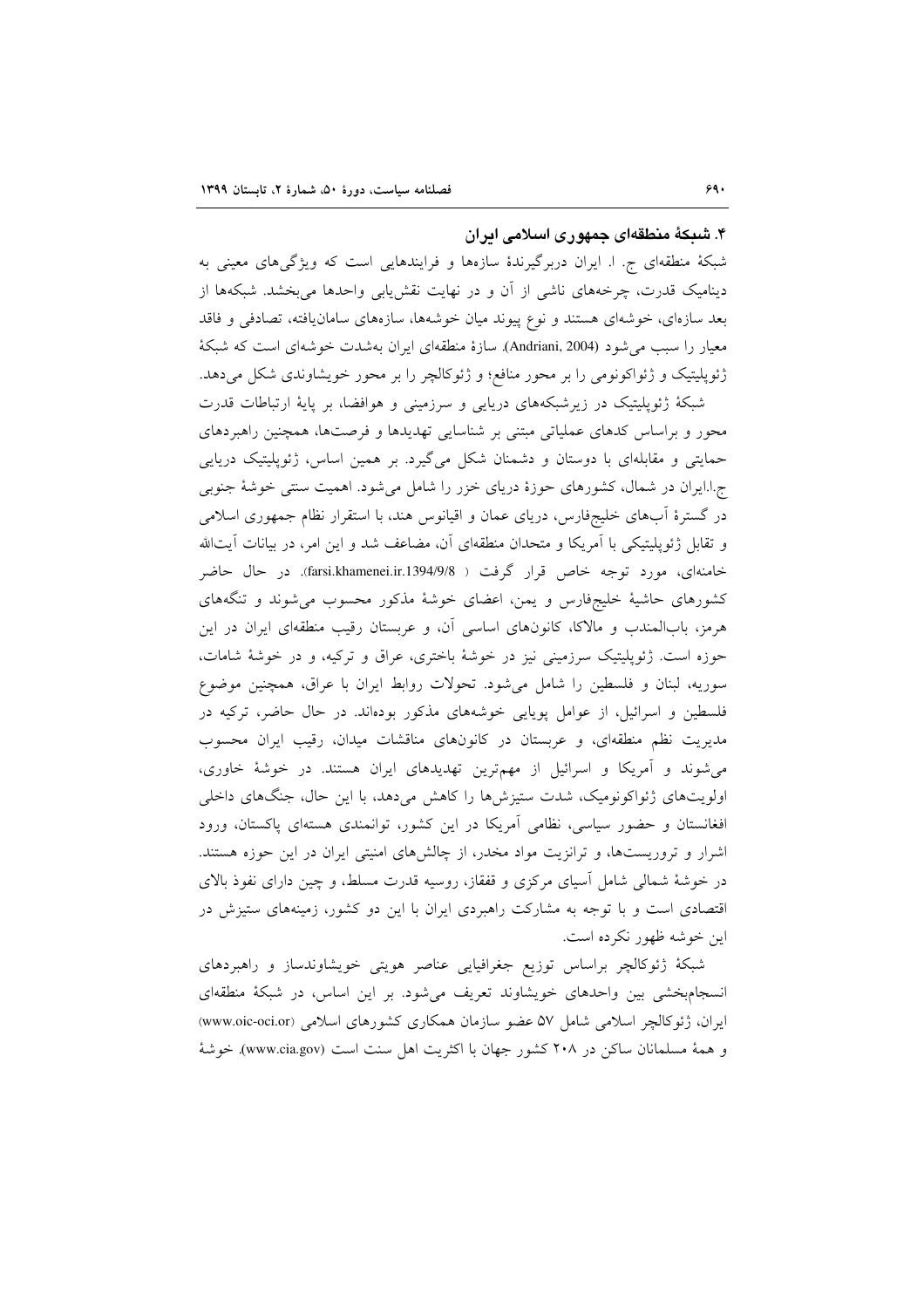تشیع نیز اغلب در خاورمیانه، خلیجفارس و شبهقاره گسترده است. در این بین، ایران تنها دولت شیعه در مرکز قلمروهای شیعی جهان است و کشورهای عراق، آذربایجان و بحرین با اكثريت شيعه؛ و كشورهاي عمان، كويت، عربستان سعودي، يمن، لبنان، سوريه، امارات، افغانستان، پاکستان، هند و ترکیه، با اقلیت شیعه در همسایگی یا پیرامون ایران قرار دارند (حافظنيا، ١٣٨٨: ٨٠).

شبکهٔ ژئواکونومی نیز بر محور فرصتها و ویژگیهای اقتصادی پیوندساز، و راهبردهای ایجاد پیوند بین کشورها تعریف میشود. در این زمینه، ذخایر نفت و گاز، سواحل طولانی در خلیجفارس و دریای عمان، تسلط بر تنگهٔ هرمز، و ارتباط با آبهای آزاد جهان، فرصتهای پیوندسازی ایران در جنوب است. در این خوشه، شورای همکاری خلیج (فارس) نوعی شبکهٔ رقیب ایران تلقی می شود. در خوشهٔ شمالی نیز علاوهبر منابع انرژی منطقه، موقعیت پیوندساز ایران بین اّسیای مرکزی، قفقاز و گسترهٔ شمالی خزر با خلیجفارس و اّبِهای اَزاد؛ همچنین موقعیت منطقه قفقاز در پیوند ایران با روسیه و شرق اروپا و سواحل دریای سیاه مطرح میباشند. عضویت متداخل کشورهای منطقه در پیمانها و سازمانهای اقتصادی-سیاسی مانند اکو و شانگهای نیز از ویژگیهایی است که با توجه به عدم تعارض ژئوپلیتیکی در این حوزه، در مجموع، عامل مؤثري در توسعهٔ شبکهاي اين خوشه نسبت به جنوب است.

با جمع بندی مبانی نظری و دادههای میدانی، ویژگیهای شبکهٔ منطقهای ایران عبارتاند از: ۱. خوشهای بودن همراه با گسست پیوندی میان خوشهها، و فاقد سنجه بودن شبکه؛ ۲. فشارهای درون و برونشبکهای بهدلیل ضعف داخلی؛ ۳. تنوع چرخههای قدرت خوشهای، و تلاقی تعارضی و فشارهای ناشی از آن؛ ۴. بی ثباتی راهبردی در شبکه و بههمریختگی نقشها؛ ۵. تکامل شبکهای، نقش یابی پویا و بازدارندگی بهعنوان راهبرد اصلی در نقش یابی.

۵. چرخهٔ قدرت در شبکهٔ منطقهای جمهوری اسلامی ایران تنوع خوشهها در حوزههای ژئوپلیتیک، ژئوکالچر و ژئواکونومی، همراه با ویژگی تداخل و همیوشانی حوزههای سهگانه، شبکهای متشکل از شبکهها را شکل میدهد و کانونیت این شبکه در سیستم جهانی، پدیدهٔ قدرت مداخلهگر را مطرح میسازد. این پیوندهای شبکهای، یک سیستم چندییکری جهانی تعریف را خواهد کرد که چرخهٔ قدرت شبکهٔ منطقهای ایران در آن شکل می گیرد. در یک نگاه کلی می توان گفت ایران، ترکیه و عربستان، کارگزاران چرخهٔ قدرت در شبکهٔ منطقهای ج.ا.ایران هستند و جایگاه آنها نیز براساس منابع در اختیار، نقش پيوندي، و قدرت شبکهسازي تعيين مي شود.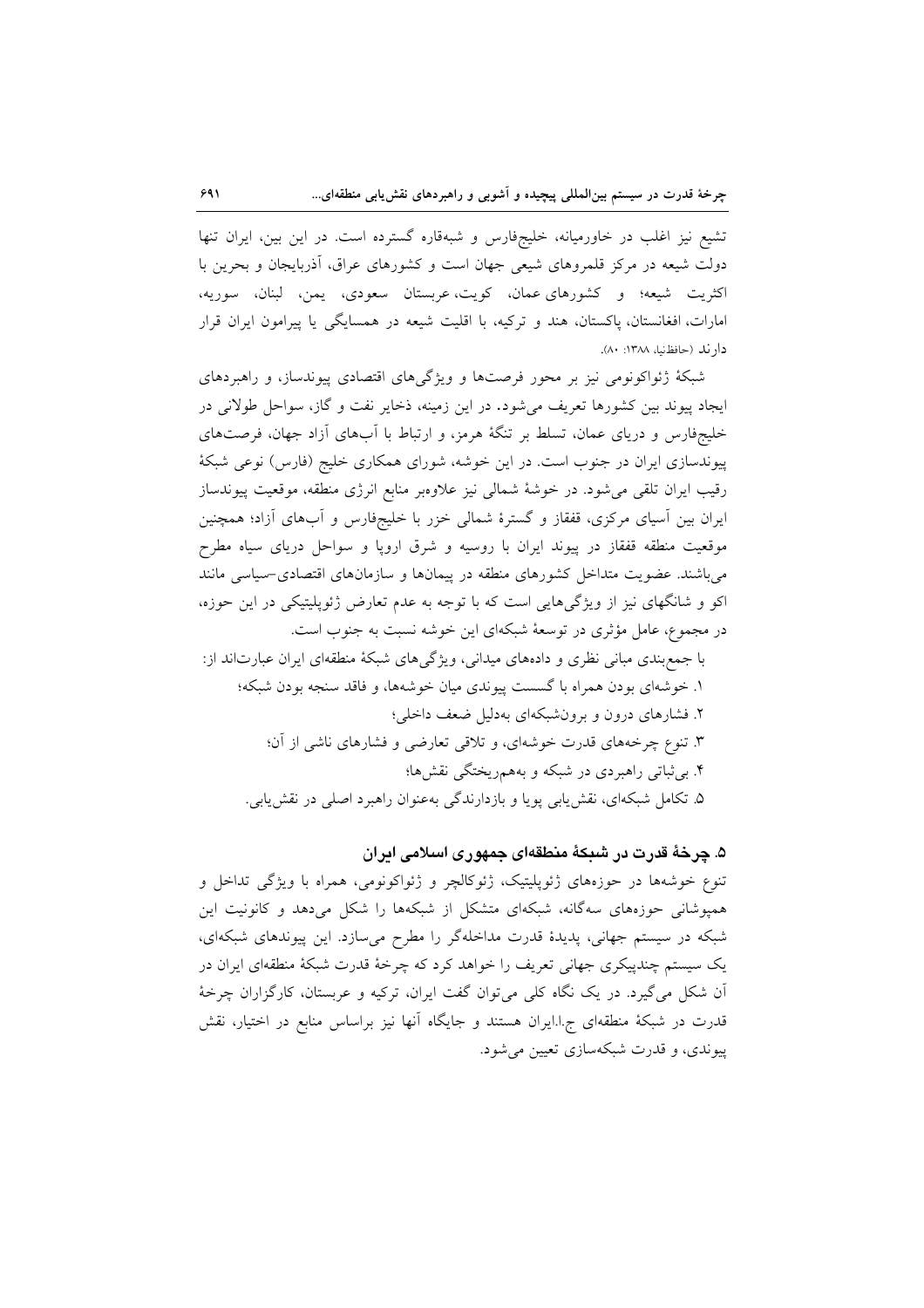در حوزهٔ ژئوپلیتیک و براساس ترکیب شاخصهای قدرت نظامی، ترکیه، ایران و عربستان، در رتبههای نهم، سیزدهم و بیستوششم جهان قرار میگیرند و گزارشهای آماری حاکی از صعود ایران، و نزول ترکیه و عربستان در سال اخیر (۲۰۱۸) است. در عین حال، در ارزیابیهای بخشی و از حیث تجهیزات نظامی، در بخش زمینی و هوایی، ایران بعد از ترکیه، و در بخش دریایی و از مجموع اقلام مربوط، بالاتر از کارگزاران منطقهای، در جایگاه چهارم جهان قرار می گیرد (www.globalfirepower.com). همچنین از حیث نیروی انسانی، ایران در ردهٔ هشتم؛ و ترکیه پانزدهم جهان، در آمادگی برای عملیات رزم قرار گرفتهاند (www.businessinsider.com). ارزيابي قدرت عملياتي كارگزاران (Lahneman, 2003: 101)، با معیار کنترل بر بازیگران و کنترل بر وقایع (Hart,1976: 289) نیز حاکی از برتری ایران در کانونهای تقابل ایران با رقبای منطقهای و جهانی مانند جنگ هشتساله، عرصهٔ سیاسی و نظامی لبنان، بحران داعش در عراق و سوریه، و جنگ داخلی یمن بوده است.

در حوزهٔ ژئوکالچری، با وجود برتری عناصر و منابع قدرت عربستان، راهبرد وحدت اسلامی ایران، ضمن گسترش قدرت عملیاتی کشور و تقویت انسجام ژئوکالچر اسلامی، نوعی بازدارندگی فرهنگی در مقابل چالشهای درونشبکهای شیعیان اعمال کرده و همافزایی مثبت خوشهها نیز قدرت ژئوکالچری ایران را افزایش داده است. تأسیس نهادها و برگزاری نشستهای بین.فهبی، همچنین تظاهرات حمایت از قدس در آخرین جمعهٔ ماه رمضان در بیشتر کشورهای مسلمان نشین، از جمله نتایج این راهبرد است. همچنین تحولات ژئوپلیتیک در عراق، سوریه و یمن ظرفیتهای ژئوکالچری خوشهٔ تشیع را فعال کرد و در عراق، اجتماعات بزرگ در حرمهای شریف ائمهٔ معصومین(ع) بهویژه راهپیمایی اربعین، به نماد قدرت تبدیل شد. این ظرفیتهای فرهنگی مورد استناد برخی تحلیلگران منطقهای برای معرفی ايران بهعنوان قدرتمندترين بازيگر در عراق، قرار گرفته است. '

در حوزهٔ ژئواکونومی و براساس مؤلفههای قدرت اقتصادی کارگزاران، گزارش صندوق بین المللی پول از دو شاخص عمدهٔ GDP وPPP در سال میلادی ۲۰۱۷، و چشم انداز پنج سالهٔ آن، سه کشور ترکیه، عربستان و ایران را بهترتیب در ردههای اول تا سوم منطقه قرار میدهد (statisticstimes.com). در ذخایر و تولید نفت، عربستان اول، و ایران دوم است، اما رتبهٔ نخست ذخایر و تولید گاز منطقه در اختیار ایران بوده و عربستان پس از قطر، سوم است. ترکیه اصولاً با فقر منابع انرژی مواجه است. این نسبتها در سطح جهانی نیز برقرار است (علینژاد و دمیان، ۱۳۹۵). براساس مزیت ارتباطی در ژئواکونومی جهانی و منطقهای نیز ایران موقعیت ذاتی

١. كزارش تحليلي ماركو كارنلوس ديپلمات سابق ايتاليايي https://www.mashreghnews.ir.97/4/27.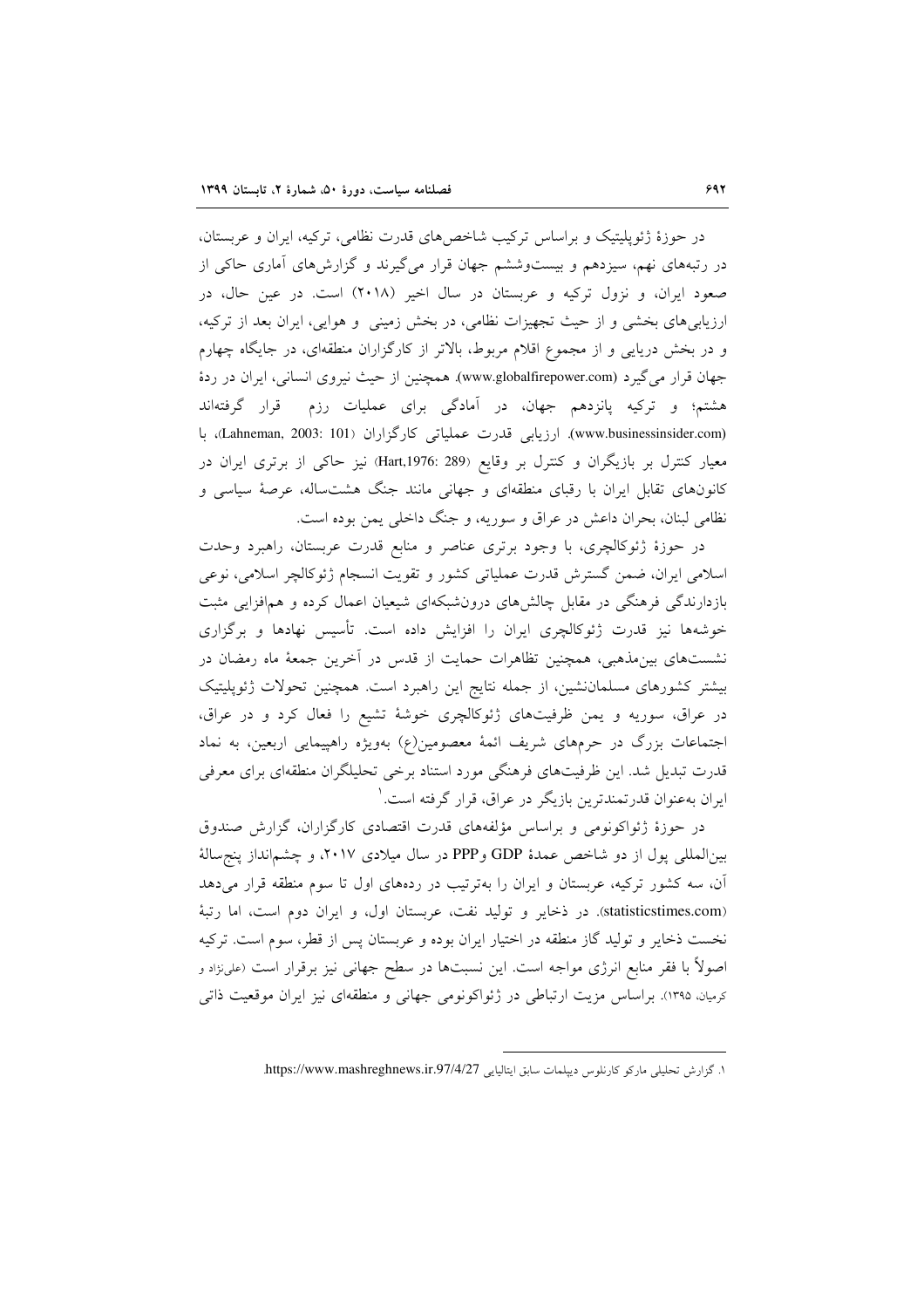و تاریخی دارد نه نقش تحمیلی و مقطعی. ایران در حد فاصل دو حوزهٔ خلیجفارس و دریای خزر با پیش از ۷۰ درصد ذخایر انرژی جهان قرار دارد؛ منطقهای که تکیهگاه سایر قلمروهای ژئواکونومیک قلمداد میشود و دیگر کارگزاران از موقعیت ایران در این گرانیگاه ژئواستراتژیک جهان بهرهمند نیستند (مینایی، ۱۳۸۴: ۱۴). با این حال، ترکیه با اجرای سیاست چهارراه انرژی، بیشترین بهره را از انتقال انرژی کشورهای نوبنیاد آسیای میانه و قفقاز به بازارهای جهانی برده (فلاحت پیشه، ۱۳۹۴: ۴۹) و ظرفیتهای ایران در این بخش، همچنین انتقال گاز به هند از طريق پاكستان، و نقش پيوندي در كريدور شمال-جنوب بهويژه در پروژهٔ جادهٔ ابریشم جدید چین، تاکنون به فعلیت نرسیده است و در این موارد، بازدارندگی آمریکا، مانع عمده محسوب مي شود.

در مجموع، الگوی نظم نامتقارن و چندسطحی، و تنوع نقشهای کارگزاران در شبکهٔ منطقهای ایران، موجب می شود که استیلا، جای خود را به مزیت و مرکزیت در کانونهای مختلف دهد و چرخهٔ قدرت در این شبکه نیز محصول رقابتهای چندکانونی باشد.

## ۶. نقش بابی و الزامات سیستمی در شبکهٔ منطقهای ج.ا.ایران

فرایندهای نقش یابی در شبکهٔ منطقهای ایران، بر محور کاهش فشارهای سیستمی و دستیابی به قدرت کنترلی قرار داردو واحدهایی می توانند در سیستمهای کنترلی مشارکت کنند که از مرکزیت شبکهای برخوردار باشند. مرکزیت بخشی نیز با تکیه بر پیوندسازی و ثباتسازی شبکهای تحقق می یابد. این روند، با اقدامات بازدارندهٔ شبکهای هژمون مسلط جهانی مواجه شده و در مقابل، مستلزم راهبردها و سازوكارهاي بازدارندهٔ شبكهاي است.

۰.۱ قشارهای سیستمی در شبکهٔ منطقهای جمهوری اسلامی ایران

فشارهای سیستمی، که در واقع، اقدامات مستمر کنترلی کارگزاران سیستم بینالملل برای حفظ نظم موجود است که با تغییر وضعیت دولتها در محیط بین|لملل در کنش با دولتهای دیگر (قاسمی، ۱۳۹۶: ۱۰۱۱)، می تواند به فشارهای سیستمی تغییر ماهیت دهد. پیروزی انقلاب اسلامی، ایران را در معرض فشارهای سیستم بینالملل قرار داد. نوع و شدت فشارها، تابعی از دینامیک چرخههای قدرت، بهویژه در سطح جهانی است.

در سطح جهانی، منزویسازی، بلوکه کردن داراییها، اقدام نظامی برای آزادسازی گروگانها، مشارکت در طراحی کودتا، رویارویی محدود نظامی و حمله به سکوهای نفتی، و ساقط کردن هواپیمای مسافربری، از جملهٔ فشارها هستند، اما تحریمها، فشار سازمان یافتهای بود که از حوزهٔ اقتصادی به سایر بخشها گسترش یافت. با فرویاشی نظام دوقطبی و آغاز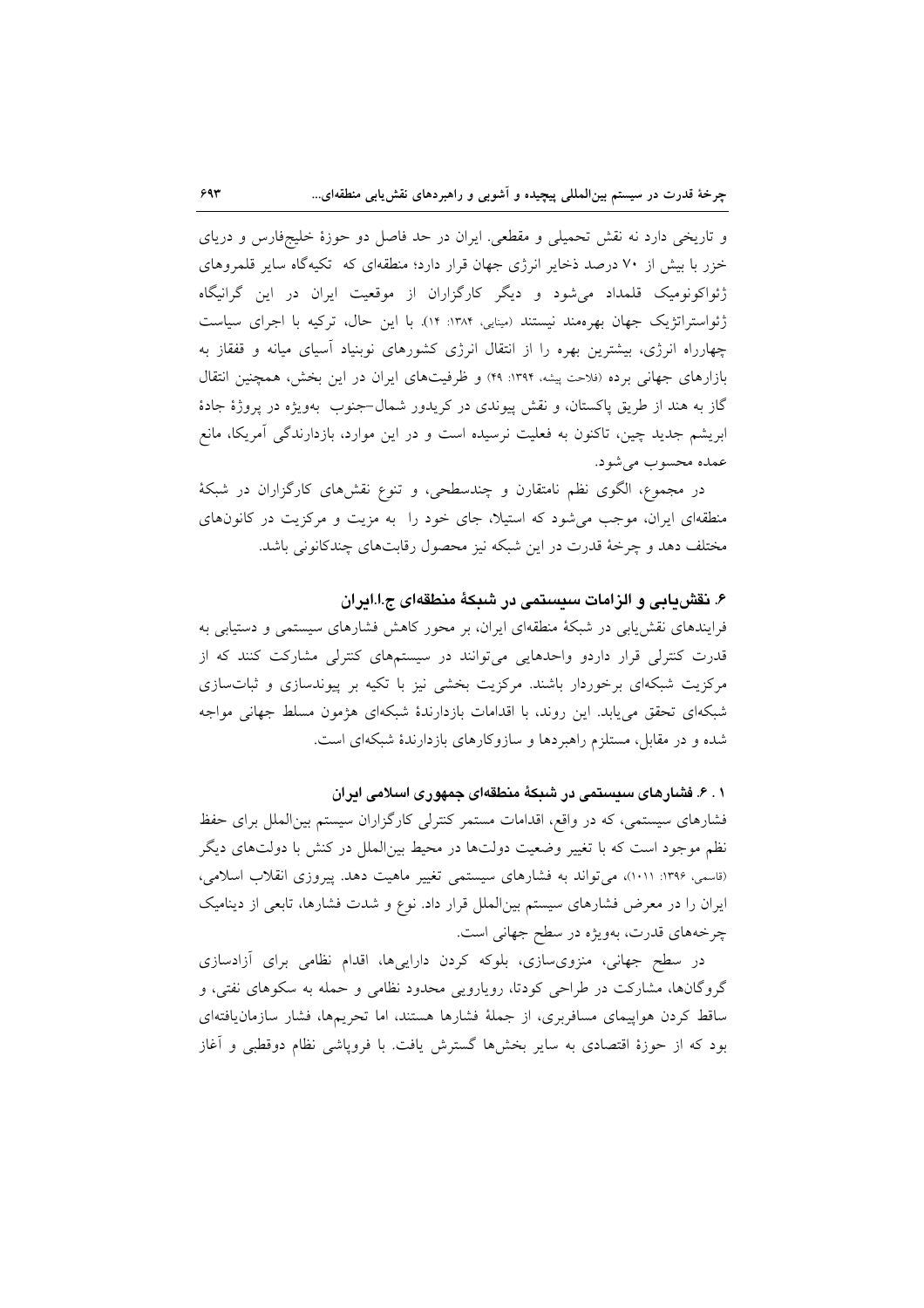یکجانبهگرایی آمریکا، فشارها شدت یافت و تمرکز بر فعالیت هستهای ایران و ارجاع پرونده به شورای امنیت، به صدور قطعنامههای تحریم سازمان ملل منجر شد. حتی پس از توافق برجام برای رفع تحریمها نیز توان موشکی ایران، همچنان موضوع اعمال فشار باقی ماند و دستاویز تحریمهای یکجانبهٔ آمریکا پس از خروج از برجام قرار گرفت. مقابلهٔ میدانی آمریکا با توسعهٔ نفوذِ منطقهای ایران، عرصهٔ دیگر اعمال فشار بوده است (نصر، ۱۳۸۶). حمایت از عراق در جنگ با ایران (جویس بتیل، ۱۳۸۳)، حضور نظامی در افغانستان و عراق، مداخله در بحران داعش و تحکیم پایههای حضور در سوریه، حمایت از ائتلاف سعودی-اماراتی در یمن، و تضعیف حزبالله را مي توان در همين قالب قرار داد.

سیستم منطقهای و دینامیک قدرت آن، مجرا و عامل فشارهای سیستم جهانی بودهاند. با سقوط پهلوی، عراق در رأس چرخهٔ قدرت منطقهای، با حمایت سیستم جهانی و پشتیبانی شورای همکاری خلیج (فارس)، فشار علیه ایران را تا تحمیل جنگ هشت $\omega$ اله، پیش برد. این ائتلاف، در پایان جنگ، از هم پاشید و پس از سقوط صدام، عربستان در نقش رقیب ایران در چرخهٔ قدرت منطقهای، نتوانست بهتنهایی یا با حمایت قدرت مداخلهگر آمریکا، فشار منطقهای علیه ایران را مدیریت کند و بحرانهای جاری نیز به توسعهٔ نفوذ و حضور منطقهای اير ان انجاميد.

در سطح ملی، دینامیک رشد، بلوغ و زوال قدرت ایران، و حتی شاخصهای قدرت در حوزههای سیاسی، اقتصادی و نظامی نیز در نوع و شدت فشارهای سیستمی مؤثر بودهاند. قطع روابط سیاسی آمریکا با ایران در شرایط نابسامان داخلی و خارجی؛ تهاجم عراق، در شرایط نزول شاخصهای قدرت نظامی؛ تشدید تحریمها در آغاز دورهٔ سازندگی؛ و تمرکز آمریکا بر تحریمهای اقتصادی پس از خروج از برجام، نمونههایی از تناسب فشارها با شاخص مؤلفههای قدرت در چرخهٔ ملی است. در عین حال، فشارهای پایدار در حوزهٔ فرهنگی با راهبردهای جنگ نرم برای تضعیف پایههای قدرت ملی، همچنان تداوم داشته است.

بهطور خلاصه و از منظر شبکهای، منشأ فشارهای سیستمی علیه ایران در چند محور قرار می گیرد از جمله، چندکانونی بودن سازهٔ شبکه و لایههای متداخل شبکهای، پیوند با سایر شبکههای منطقهای، تکامل دیگر شبکهها در سطح منطقه و جهان و تعادل سازی و کنترل شبكەاي.

۶ . ۶ . شبکهسازی منطقهای؛ نقش یابی و کنترل فشارهای سیستمی

نقش یابی ج.ا.ایران در قالب منطقهگرایی شبکهای صورت می پذیرد که در آن، اصل سرایت فشارها و خسارات وارده بر یک واحد به سایر واحدها، و همزمانی کارکرد شبکه با کارکرد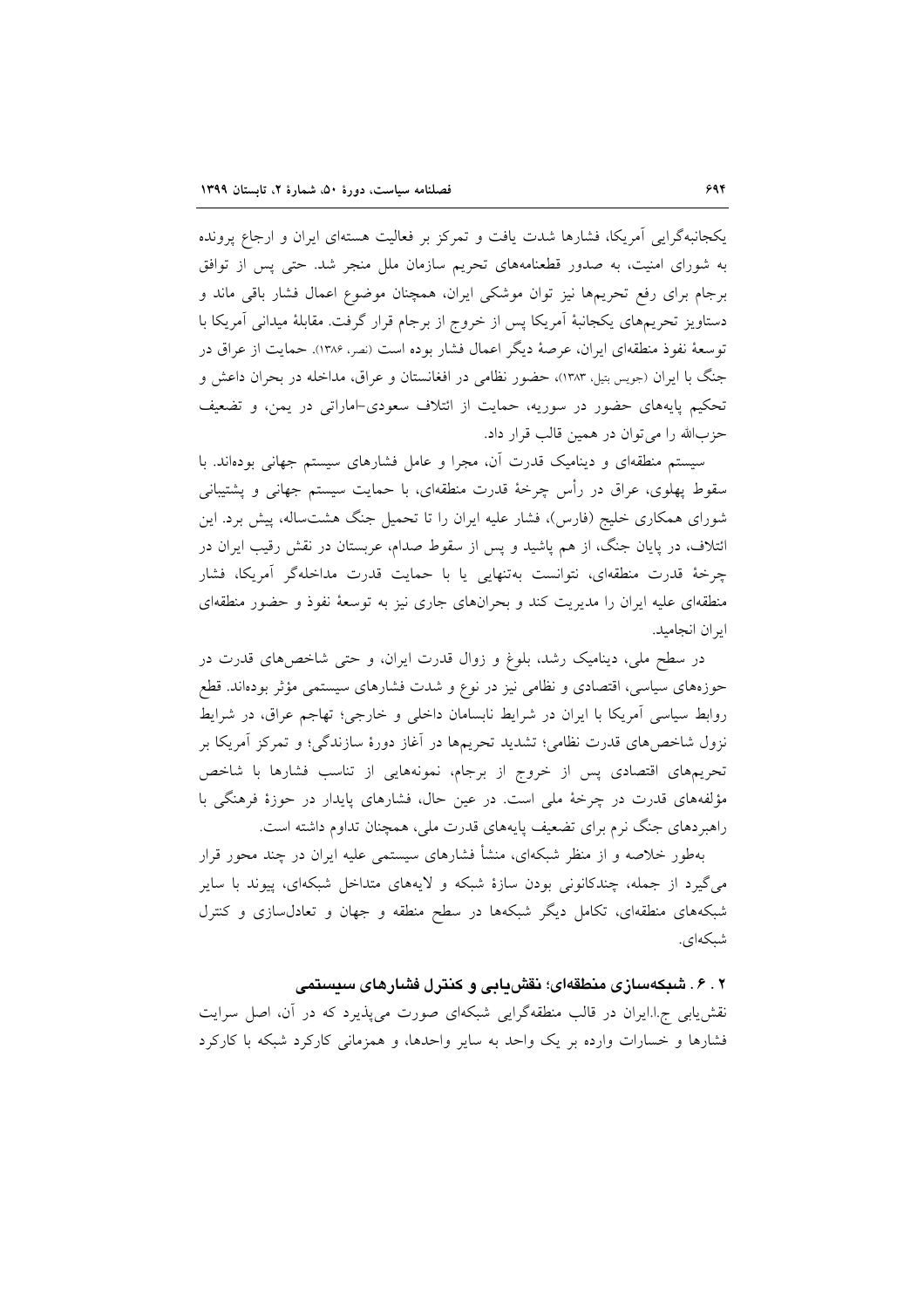خاص اعضا مطرح بوده و كارامدى كنترل نظم نيز ناشى از مديريت بومى و همافزايى مثبت درونی است. از سوی دیگر، با تغییر وضعیت یک کشور به چالشگر ناراضی، دو راهبرد کلی وجود خواهد داشت: تسلیم در برابر فشارهای کارگزاران سیستمی و رضایت به نقش از پیش تعريف شده؛ يا مقاومت و نقش يابي مستقل.

در طول تاریخ ایران، نقش یابی از بهترین مسیرهای راهبردی در مواجهه با فشارهای گوناگون سیستمی بوده است. نقش هژمونی امپراتوری هخامنشی، و بازیابی نقش مستقل منطقهای و جهانی در عهد صفویه، نمونههای از توفیقات ایران در این زمینه بوده است، اما از عهد قاجار به این سو، ایران با تسلیم در برابر فشارهای سیستمی، نقشهای متغیری را براساس کارکرد ژئوپلیتیکی کشور در استراتژیهای جهانی پذیرفت و در فرایند انتقال آرام هژمونی جهانی انگلیس به آمریکا نیز نقش کارگزار یا ژاندارم منطقهای در قالب طرح امنیتی بلوک غرب به پهلوی دوم واگذار شد. با پیروزی انقلاب اسلامی، ایران، واکنش مقاومتی و استقلال در فرایند نقش یابی را بهعنوان راهبرد اصلی برای کنترل فشارهای سیستمی در پیش گرفت.

شبکهسازی، یکی از راهبردهای نقش،یابی در سیستمهای پیچیده و آشوبی است که در فرایند تکاملی خود، به کنترل فشارها منجر خواهد شد. در این زمینه، هستههای پیوندی دودویی در خوشههای مختلف شکل میگیرند و با افزایش فشار سیستمی، واحدهای واجد به هم پیوندی بیشتر، شاخههای نظم را شکل میدهند و بدین ترتیب، واحدها روابط خود را برای رسیدن به نتایج بهتر ساماندهی دوباره میکنند تا شبکهای رهآورد شود که نسبت به وضعیت یا شبكهٔ موجود كارايي بيشتري داشته باشد (قاسمي، ١٣٩۶: ١٠١٣). نقش،يابي شبكه محور ايران براساس دینامیک قدرت در قالب مرکزیت، از طریق پیوندسازی سبب تعادل و ثبات راهبردی در خوشهها میشود و با ایجاد انسجام و همافزایی مثبت شبکهای و تشکیل سیستمهای جامع کنترلی، فرصتهای تخریبی را از بازیگران مداخلهگر سلب می کند.

۰. ۲. ۶. کدهای عملیاتی و پیوندسازی در شبکهٔ منطقهای ج.ا.ایران

شبکهسازی با هدایت کدهای عملیاتی که در واقع، فرصتها و تنگناهای پاسخ به فشارهای سیستمی در حوزههای سهگانه برای بازیگران هستند، تکامل می یابد. در این زمینه مؤلفههای دوستی و دشمنی و راهبردهای مربوط در حوزهٔ ژئوپلیتیک؛ مؤلفههای بهرهبرداری از منابع و مزيتها در حوزهٔ ژئواكونومي؛ و مؤلفههاي خويشاوندساز در حوزهٔ ژئوكالچرى، گسترهٔ جغرافیایی و موضوعی تکامل شبکه را مشخص میسازد همزمانسازی کدها در نقش یابی شبکهای ج.ا.ایران، با انسجام سازههای شبکهای، و ایجاد ثبات راهبردی جامع شبکهای، فرصت تهدید سازی طرفهای مقابل را در شبکه از بین خواهد برد.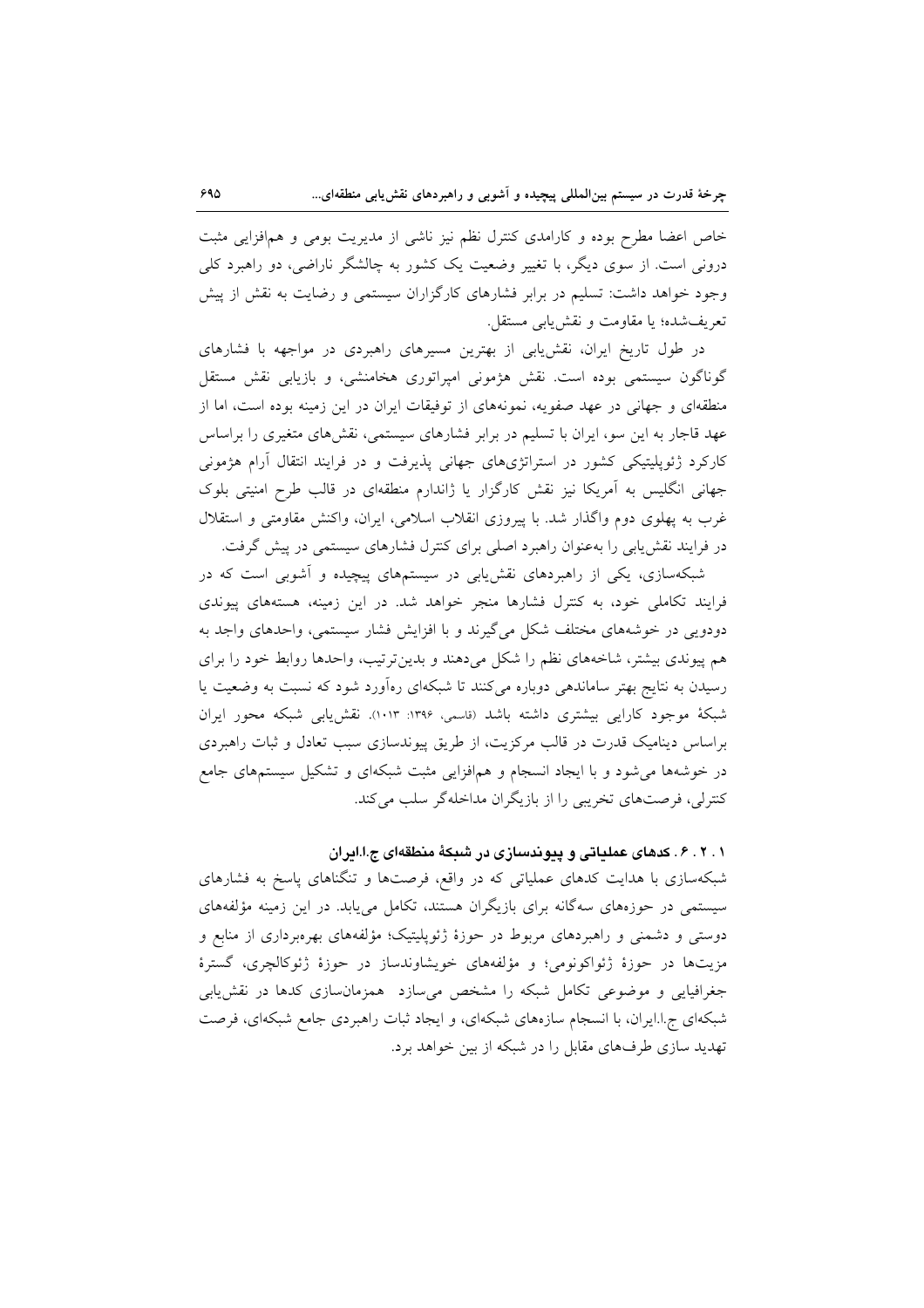در حوزهٔ ژئوپلیتیک، موضوع فلسطین-اسرائیل، اشغال افغانستان، تهاجم عراق به ایران، حضور نظامی آمریکا در خلیجفارس، فروپاشی شوروی و تحولات آسیای میانه و قفقاز، و بحران داعش، شبکهسازی ج.ا.ایران را هدایت کرده است. این فرایند در موضوع فلسطین، تحتالشعاع واقعیتهای ساختاری مانند تعارض سیاسی-مذهبی با بازیگران دولتی، و تعارض هویت مذهبی با بازیگران غیردولتی این مناقشه، قرار گرفت و جنگ عراق با ایران نیز این تعارضات را تشدید کرد. با وجود این، در بین بازیگران دولتی، سوریه از ظرفیتهای پیوندی برخوردار بود. حافظ اسد رئيس جمهور وقت سوريه در ديدار با أيت\لله خامنهاي، اذعان داشت سوریه براساس این بینش که صهیونیستها خطر بزرگی محسوب می شوند، حرکت می کند (farsi.khamenei.ir). در پی پیوند با سوریه، سازهٔ شبکهای ایران توسعه یافت؛ در لبنان، حمایت از جنبش شیعی امل به تشکیل حزبالله انجامید. در فلسطین، با مجموعهٔ ساف ارتباط برقرار شد، اما این گفتهٔ رهبر انقلاب که عمق رابطهٔ ما با گروههای فلسطینی، فقط به میزان پایبندی آنان به اصل مقاومت مرتبط است (farsi.khamenei.ir)، به ایجاد و تحکیم پیوند با گروههای نوظهور جهاد اسلامی و حماس، و یک گروه شیعه با نام صابرین در غزه (فایضی، ۹۴/۴/۱۹) منجر شد.

اشغال افغانستان توسط شوروی که دارای اهداف کنترلی بر رفتار منطقهای ایران نیز بود، قبل از آغاز، با مخالفت صریح امام خمینی مواجه شد (فاضلی، ۱۳۹۳: ۶۱) و گفته می شود که ایشان در اوج فشار ناشی از جنگ با عراق، درخواست وزیر خارجهٔ شوروی مبنی بر قطع کمک به مجاهدان افغانی در ازای قطع ارسال تسلیحات به عراق را رد کرد (حضور، تابستان ۸۸ ۲۴۳). پیوند با افغانها، از طریق کمک به ایجاد، و پشتیبانی از گروههای مجاهد بهخصوص شیعیان، همچنین پذیرش مهاجران تداوم یافت، اما در روند سیاسی پس از رفع اشغال، پیوندها به سطح بازیگر دولتی توسعه نیافت. با این حال، شیعیان، بهویژه حزب وحدت اسلامی را میتوان گره پیوندی ایران در حوزهٔ ژئوپلیتیکی افغانستان، و از گرههای اصلی شبکهٔ منطقهای ایران محسوب کرد (خواتی، تابستان ۹۰).

با تهاجم عراق به ایران، ظرفیتهای ناشی از نارضایتی در ساختار سیاسی، اجتماعی این کشور، به پیوند با دو حزب دموکرات و اتحادیهٔ میهنی کردستان؛ و ایجاد حزب حرکت اسلامی یا حزبالله کردستان در سال ۱۳۶۰ منجر شد (کریمیان، ۱۳۸۱). سیاه بدر نیز از بین شیعیان مخالف صدام، همچنین بعضی از اسرای عراقی، توسط سپاه پاسداران در اوایل جنگ با عراق تشکیل شد تا در دوران پس از جنگ نیز با موجودیت مستقل به مبارزهٔ خود با حکومت بعث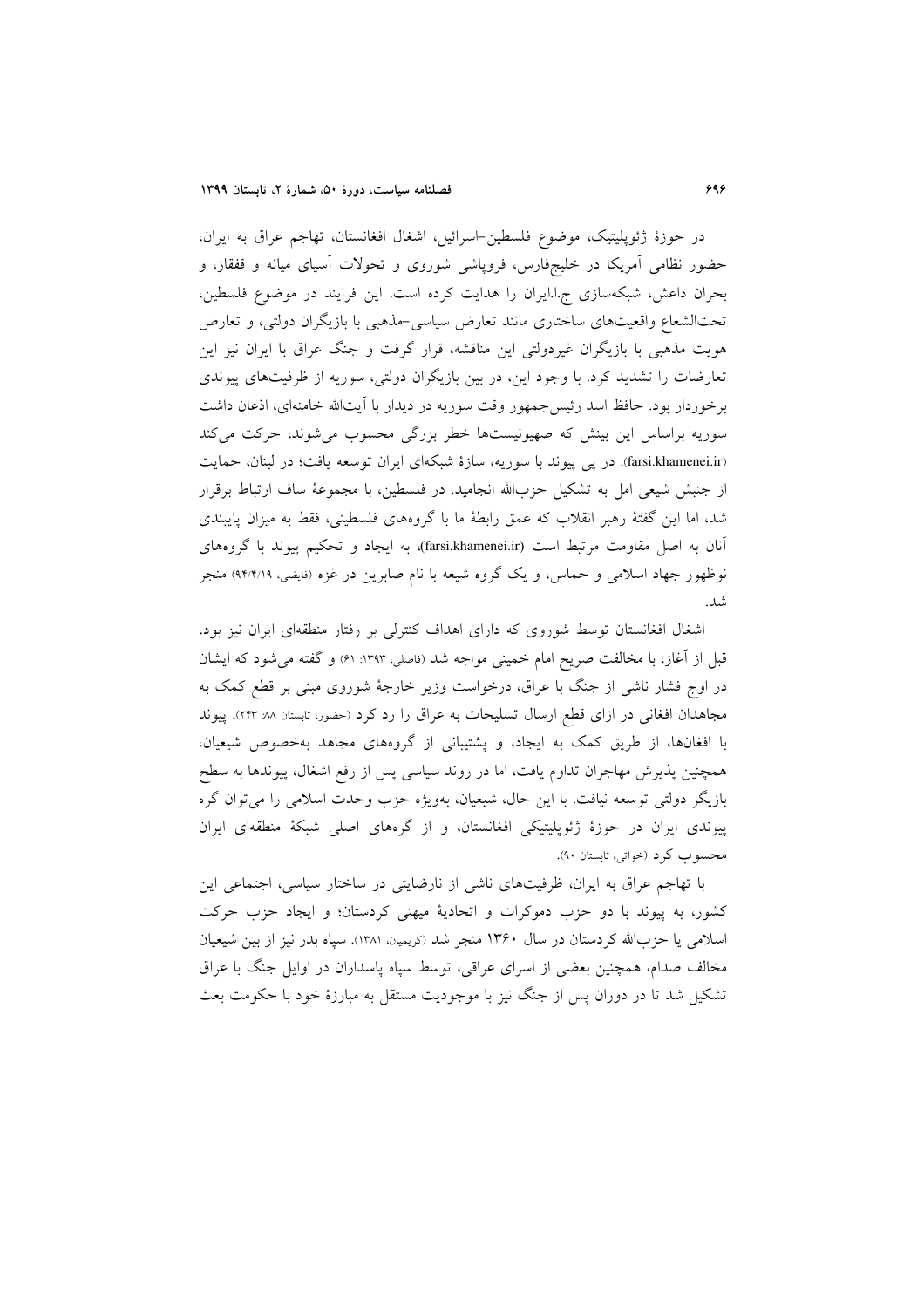ادامه دهد.' در این بین، هستهٔ پیوندی ایران با سپاه بدر، از عمق راهبردی برخوردار ً است و بهنظر می رسد که در مسیر توسعهٔ پیوندی در سطح بازیگر دولتی عراق نیز نقش تعیین کنندهای اىفا كند.

در ژئوپلیتیک دریایی، پس از قدرتLیابی جریان حوثیها در یمن، ایران توانست یک هسته پیوندی با انصارالله یمن در امتداد آبهای دریای عمان و اقیانوس هند، در نزدیکی یکی از مهمترین شریانهای انتقال نفت و تجارت در جهان (تنگهٔ بابالمندب) ایجاد کند. در حوزهٔ خزر نیز که پس از فروپاشی شوروی، جمهوریهای نوبنیاد آذربایجان و قزاقستان و ترکمنستان نیز به تأسیس و توسعهٔ نیروی دریایی مستقل پرداختند (شیخالاسلام، ۱۳۹۴: ۲-۱۳۰)، همسویی روسیه و ایران در مخالفت با حضور قدرتهای فرامنطقهای، زمینهٔ ایجاد پیوند را فراهم ساخت و اشتراک مواضع در مسائل منطقهای و جهانی، آن را تقویت کرد. در مجموع، می توان اعضای سازهٔ ژئوپلیتیکی شبکهٔ منطقهای ج ا.ایران را متشکل از روسیه و سوریه، حزبالله لبنان، سازمان بدر عراق، انصارالله يمن، جهاد اسلامي و حماس ترسيم كرد.

در حوزهٔ ژئواکونومی، منابع انرژی و بازار مصرف، مهمترین مؤلفههای اقتصاد ایران و کدهای پیوند شبکهای این کشورند. در این زمینه، اویک و مجمع کشورهای صادرکنندهٔ گاز (GECF) حلقههای پیوندی ایران در شبکهٔ ژئواکونومی جهانی اند. در خصوص بازار مصرف و سرمايه نيز پس از پيروزي انقلاب اسلامي، نگاه به شرق بهويژه چين، بهتدريج جايگزين غربمحوری در ایجاد پیوند ژئواکونومیکی شد. از لحاظ مزیتهای ارتباطی ناشی از موقعیت جغرافیایی، انتقال انرژی و ترانزیت کالا از کشورهای حوزهٔ خزر، آسیای میانه و قفقاز به بازار مصرف جهانی، تأمین گاز مورد نیز هند و پاکستان، نیاز هند به ایجاد کریدور ترانزیت کالا به افغانستان از طريق بندر چابهار، و موقعيت ايران در ابرپروژهٔ جادهٔ ابريشم چين، از جمله کدهای عملیاتی ایران در شبکهٔ ژئواکونومی جهانی اند. مزیتهای ایران در این شبکه، پدیدهای ذاتی و تاریخی است و نه تحمیلی و مقطعی (مینایی، ۱۳۸۴)، اما اقدامات بازدارندهٔ رقبای شبکهای، مانع اصلی در بهرهبرداری از فرصتهای پیوندسازی ایران بوده است.

در حوزهٔ ژئوکالچری، هویت دینی در بستر تعارض تاریخی شیعه-سنی در جهان اسلام، با راهبرد وحدت اسلامی مطرح شد. در این زمینه، موضوع فلسطین، از مهمترین کدهای پیوندی است که آیتالله خامنهای در تشریح مبانی آن گفتند: «ما اسیر محدودیتهای مذهبی نشدیم؛ ما نگفتیم این شیعه است، این سنی است. ما نگاه کردیم به آن هدف اصلی و کمک کردیم و توانستیم مشت برادران فلسطینیِمان را در غزه و در مناطق دیگر تقویت کنیم»

١. سپاه بدر چگونه شكل گرفت. خبرگزارى دفاع مقدس. http://defapress.ir.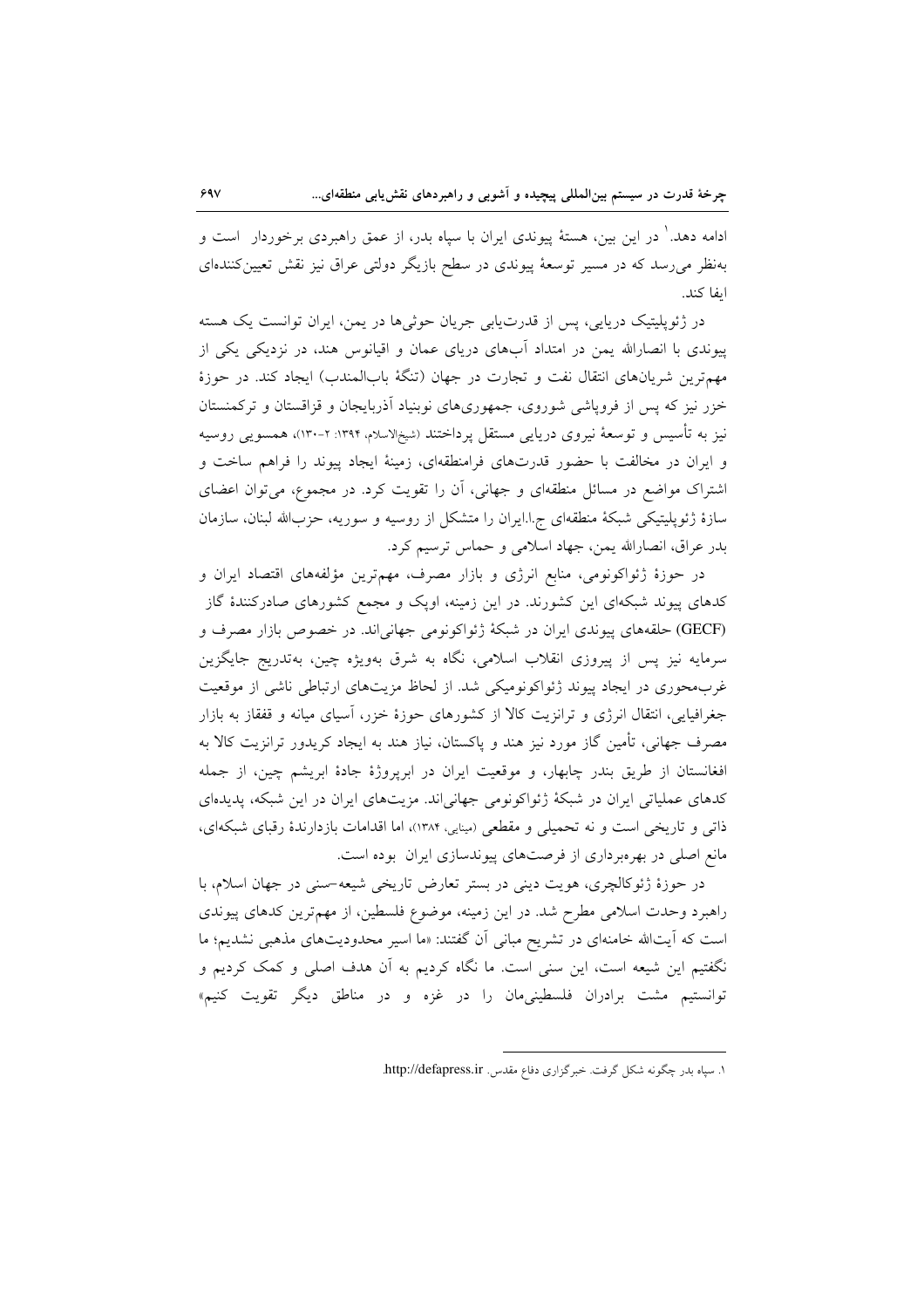(farsi.khamenei.ir). اقبال مسلمانان به راهپیمایی دفاع از قدس در آخرین جمعهٔ ماه رمضان، همچنین توسعهٔ نفوذ در گروههای سنی مذهب مقاومت فلسطین، از نتایج پیوندهای ژئوکالچری است.

در مجموع، گسترهٔ جغرافیایی شبکهٔ منطقهای ج.ا.ایران، حاکی از توفیق در عملیاتی کردن کدهای ژئوکالچری و ژئواکونومی است، اما فشارهای پایدار سیستمی در شبکهٔ ژئواکونومی، مانع از پیوندسازی مطلوب در این حوزه شده است.

# ٢ . ٢ . ۶ . انسجامبخشى خوشهها در شبكة منطقهاى ج.ا.ايران

تشدید فشارهای بازدارندهٔ سیستمی در مراحل تکامل شبکهای، واحدهایی را که به هم پیوندی بیشتری دارند، به تحکیم پیوندها و انسجامبخشی در خوشههای شبکه هدایت می کند.

تمایل صدام حسین به ایجاد پیوند ژئوپلیتیک با ایران در آستانهٔ حملهٔ آمریکا به عراق، جایگاهی در راهبرد شبکهسازی ایران نداشت، اما بحران داعش، فراتر از موجودیت شیعیان، تمامیت ارضی عراق را تهدید کرده و خطوط پیوندی ایران را فراتر از سازمان بدر، در سطح بازیگر دولتی عراق تقویت کرد و حضور مستشاری–عملیاتی ایران در عراق و سوریه، انسجام خوشهٔ باختری و شامات را تحکیم بخشید.<sup>۱</sup> در خوشهٔ شامات، تشدید فشارها علیه حزبالله در جنگ ۳۳ روزه، جایگاه آن در ساختار سیاسی لبنان و در سازه پیوندی با سوریه تقویت را کرد و جنگ ۲۲ روزه غزه نیز درک مشترک بازیگران هم پیوند از تهدید را، تقویت کرد ٌ. در همین زمینه و در واکنش به برنامهٔ معاملهٔ قرن، اسمائیل هنیئه نامهای به رهبر انقلاب ایران نوشت که مضمون آن، تأکید حماس بر محوریت ایران همچنین تقویت پیوند با حزبالله، در محور مقاومت تلقی می شود (farsi.khamenei.ir). پیوند ژئوکالچری شیعیان یمن با ایران (دارا و بابایی، ۱۳۹۴) نیز با قدرتLبابی انصارالله، به حوزهٔ ژئوپلیتیک گسترش یافت و تهاجم ائتلاف سعودی، آن را تقویت کرد. حمایت آشکار حزبالله لبنان از شیعیان یمن نیز در راستای تحکیم پیوند بین خوشهای در شبکهٔ منطقهای ج.ا.ایران، و امتداد گفتمان مقاومت از شرق مدیترانه تا جنوب خلیجفارس تبیین میشود. در سطح جهانی نیز بهدنبال تشدید فشارهای آمریکا علیه

١. كيسينجر گفته بود اگر پايگاههاي قدرت داعش به اشغال سياه ياسداران يا شبهنظاميان تحت فرمان آن درآيد، كمربند نفوذ ایران از تهران تا بغداد و دمشق و بیروت کشیده خواهد شد و نتیجهٔ اینها، احیای امپراتوری ایران است.  $(.\text{farsnews.com}/.96/11/5)$ 

۲. نصرالله، در سالگرد جنگ ۲۲ روزه گفت: امروز نه حماس و نه جهاد اسلامی و نه گروههای مقاومت، که فرهنگ و عقیدهٔ مقاومت در غزه و ملت مقاوم هدف قرار گرفته است (عزم راسخ مقاومت اسلامی لبنان برای حمایت از مقاومت فلسطین .(https://www.isna.ir.93/5/4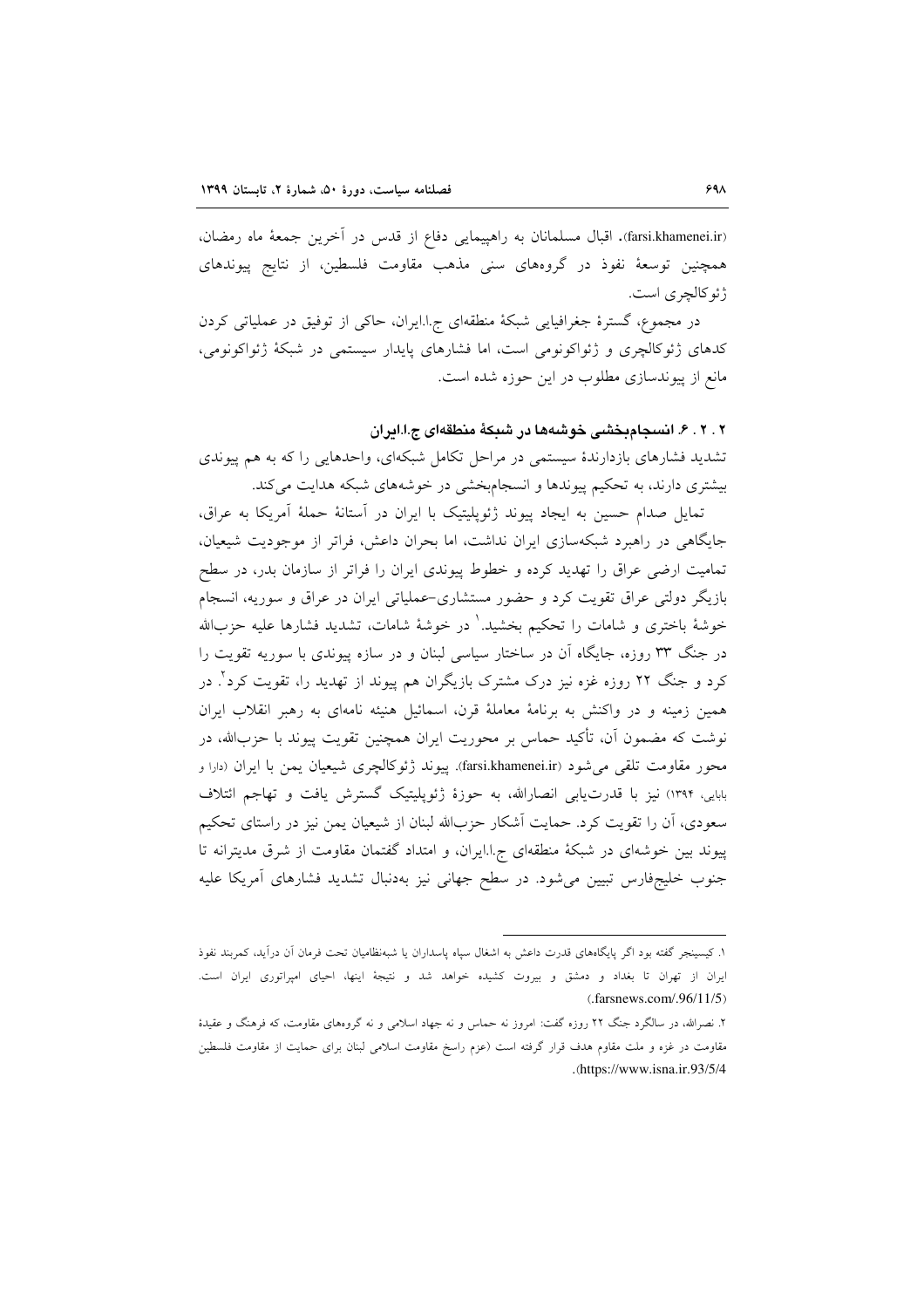روسیه، و ولادیمیر پوتین در دیدار با رهبر انقلاب اسلامی، ایران را شریکی استراتژیک، با قابلیتهای گسترش همکاریهای دفاعی دانست و آیتالله خامنهای نیز گفتند که می توان با روسیه بهعنوان یک قدرت بزرگ دربارهٔ کارهای بزرگ، صحبت و همکاری منطقی کرد (farsi khamenei ir)

بهطور کلی، فشارهای سیستمی، موجب به هم پیوندی گرهها و خوشهها در راستای تکامل شبکهسازی ایران در سطح منطقه و جهان شده است.

#### ۰. ۲. ۶ شباتسازی شبکهای و بازدارندگی در شبکهٔ منطقهای ج.ا.ایران

پیوندسازی و انسجام خوشهها، در راستای ثبات سازی در شبکهٔ منطقهای ج.ا.ایران انجام گرفته و این امر، در مواجهه با تهدیدهای رقبای شبکهای، بازدارندگی را به الزام سیستمی تبدیل میکند. بازدارندگی ناظر بر تعامل تنبیهی بین دو بازیگر در صورت شکل گیری رفتار نامطلوب است. جيمز دوئرتي، بازدارندگي را، متقاعد كردن حريف به اينكه هزينهها و خطرهای خطمشی احتمالی او از منافع آن بیشتر است، میداند (دوئرتی، ۱۳۸۴: ۵۹۶). سیستمهای بازدارندگی بازیگر مدافع و چالشگر، متناسب با شرایط ساختاری طرفین تنظیم میشود. در نظام دوقطبی، بازدارندگی نامتعارف هستهای اعمال شد، اما در سیستم نوین بین المللی، آمریکا بهعنوان مدافع سیستم، در مواجهه با تهدیدات نوین، بازدارندگی متعارف یکجانبه و گسترده را اعمال کرده است. یکجانبهای، ناظر بر روابط قدرت نامتقارن است و گستردگی نیز به دامنهٔ تهدیدهای چالشگر نسبت به طرف سومی اشاره دارد که حفظ آن، از جمله منافع اصلی مدافع است (قاسمی، ۱۳۸۴: ۹۶). جنگ تمام،عیار، از مدلهای بازدارندگی متعارف، علیه صدام پس از اشغال کویت بهکار رفت، اما پاسخ انعطافپذیر با مدلهای جنگ محدود و همکاری محدود که با رفتارهای بازدارندهٔ آمریکا علیه ایران انطباق بیشتری دارد، در مواقعی است که مدافع، به انعطاف در رفتار چالشگر باور دارد و نیاز به پاسخ شدیداً تعارضی نمی بیند (قاسمی، ۱۳۸۴: ۹۸-۹۷).

بازدارندگی ج.ا.ایران در مراحل مختلف تکامل شبکهٔ منطقهای نیز از بین چهار استراتژی پیش روی هر سیستم، یعنی تهاجمی، دفاعی، اطمینانسازی و سازش (قاسمی، ۱۳۸۶: ۱۰۱)، متناسب با محدودیتهای ساختاری داخلی و سیستم بین المللی، همچنین اهداف ماهوی انقلاب اسلامی، اغلب مبتنی بر راهبردهای دفاعی تنظیم شده است.

## ۰.۳ دیپلماسی شبکهای، الگوی بازدارندگی ج.ا.ایران: اصول و الزامات

الگوی کلان دیپلماسی شبکهای، مهمترین مدل راهبرد بازدارندگی دفاعی ج.ا.ایران در شرایط پیچیدگی سیستمی و نظارت شدید قدرت مسلط جهانی است که الزامات عمدهٔ أن عبارتاند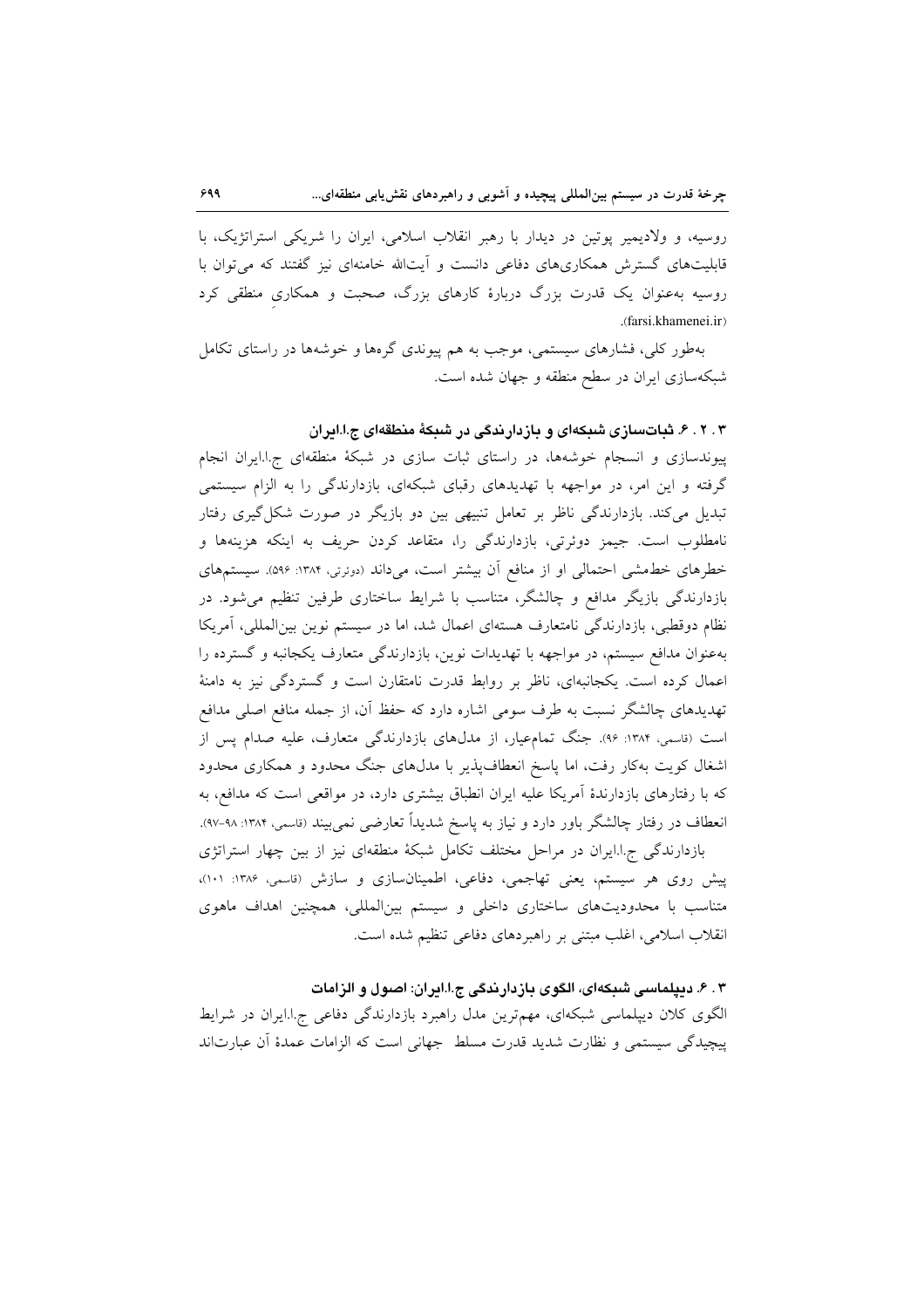از: شناسایی عناصر قدرت نرم و سخت و ترکیب آنها در قالب قدرت هوشمند شبکهای، توازنسازی تهدیدات از طریق ایجاد شبکههای اتحاد و ائتلاف در درون شبکهٔ جامع، طراحی بازدارندگی مثلثی، طراحی جنگهای نامتقارن در درون شبکهٔ منطقهای، و در نتیجه تحقق الزامات مذکور، طراحی بازدارندگی متقابل متقارن در برابر رقیب راهبردی (قاسمی، ۱۳۹۳: ۲۵۷- $(107)$ 

قدرت هوشمند شبکهای که از کارکرد نیروهای ژرف در حوزههای سهگانهٔ شبکهٔ منطقهای حاصل می شود، وضعیت نامتوازن ایران در جنگ با عراق را به برتری میدانی تبدیل کرد. در فرایند شبکهسازی ج اایران نیز اقدامات مؤثر و همافزایی مثبت حوزههای ژئوکالچری و ژئوپلیتیکی، فرایند ترکیب عناصر قدرت سخت و نرم و ایجاد قدرت هوشمند شبکهای را محقق ساخته است. بر این اساس، در عرصهٔ سیاسی، راهبرد وحدت اسلامی بهویژه در موضوع فلسطین، موجب کاهش انزوای جهانی ایران و تقویت مواضع سیاسی آن شد و در عرصهٔ میدانی نیز پشتیبانی از راهبرد وحدت با عناصر قدرت سخت، قدرت هوشمند شبکهای ایران را در شکل گیری گروههای مقاومت جدید عملیاتی ساخت. تکامل این قابلیت، از عناصر اصلی تدوین و اجرای کنش راهبردی ایران در بحران منطقهای داعش و پشتیبانی از یمن بوده است.

نامتقارن بودن، مؤلفهٔ اصلی بازدارندگی در شبکهٔ منطقهای ایران، در سیستم بازدارندگی آمریکا (کالین اس گری، ۱۳۸۱: ۱۸۱-۱۸۰) و توصیف جنگ آینده (حبیبی، ۱۳۸۶) مورد تأکید قرار گرفته است. تعریف جنگ نامتقارن، بر ناهمترازی فناوری و تواناییهای نظامی طرفهای درگیر، و تفاوت در روشهای جنگی استوار است (الیاسی، ۱۳۸۲: ۲: صفوی، ۱۳۸۷)، از ابتدای حضور نظامی آمریکا در خلیجفارس، ایران با انتخاب راهبرد نبرد نامتقارن، به اصلاح سازمان، ساختار، تجهیزات و آموزش نیروی انسانی پرداخت و سپاه پاسداران، دکترین مربوط را بر محور عناصر مادی و معنوی طراحی کرد (محمدی الموتی، ۱۳۸۸). علاوهبر این، آموزش حزبالله و حماس نیز از محورهای عملیاتی نبرد نامتقارن ج.ا.ایران ذکر شده است. ٰ

توازن سازی از طریق ائتلافها و اتحادها، در سطح منطقهای با ائتلاف ایران و سوریه (از اوایل جنگ با عراق) مسیر حمایت میدانی از بازیگران غیردولتی در بحران فلسطین و ایجاد موازنهٔ تهدید را هموار ساخت. توسعهٔ این ائتلاف در جریان بحران داعش و پیروزی بازیگران عراقی، سوری و یمنی متحد ایران در این کشورها، موازنهٔ مذکور را در سطح شبکهٔ منطقهای تقویت کرد. در سطح جهانی نیز حمایت چین از عضویت ایران در پیمان شانگهای، نقشآفوینی در جادهٔ ابریشم، همچنین برنامههای مشارکت هند، پاکستان و آسیای مرکزی در

> ۱. گزارش مرکز مطالعات استراتژیک و بین المللی آمریکا (CSIS) دربارهٔ جنگ نامتقارن در منطقه،۱۳۹۰/۱/۴ (www.farsnews.com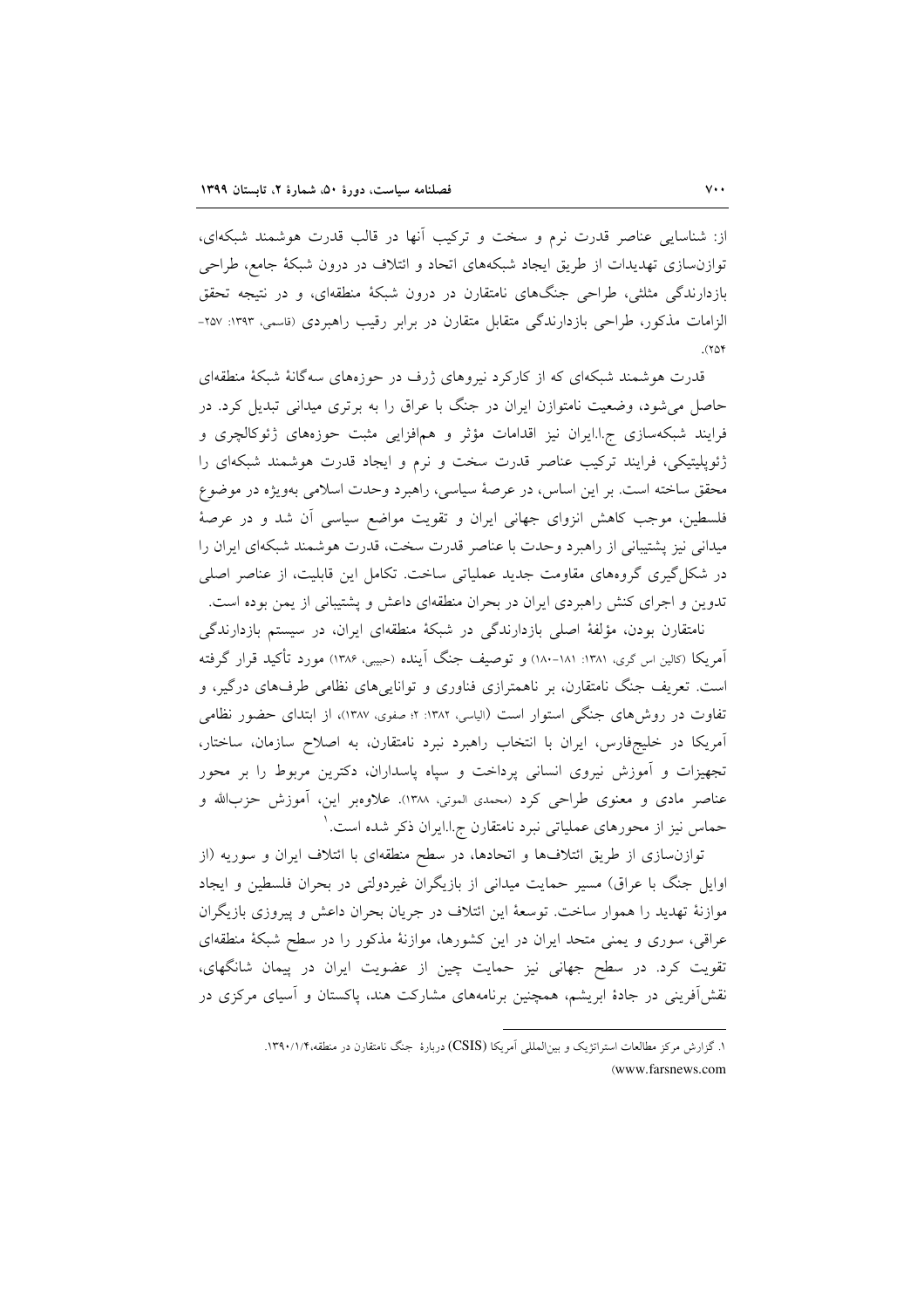پروژههای بهرهبرداری و انتقال نفت و گاز، نوعی موازنهسازی در حوزهٔ ژئواکونومی محسوب می شود. مشارکت با روسیه در بحران سوریه نیز موازنهٔ قدرت ژئوپلیتیکی را به نفع ایران تغییر داد و نتایج این ائتلاف، قدرت بازدارندگی دو چالشگر منطقهای و جهانی را افزایش داده ان خي

بازدارندگی مثلثی توسط چالشگر علیه کشورهایی که تهدید آنها بهمنزلهٔ تهدید منافع و امنیت مدافع تلقی می شود، ضمن خنثی سازی تهدیدات احتمالی بازیگر مدافع، کشورهای مورد هدف را نیز در همراهی با قدرت مداخلهگر به اندیشه وامیدارد (قاسمی، ۱۳۸۸: ۸۹). در این زمینه، ایران موجودیت جغرافیایی اسرائیل را بر پایهٔ آسیبپذیری موشکی آن، هدف قرار داده و در این زمینه، آیتالله خامنهای گفتند: «تمام آن کسانی که تهدید به حملات نظامی میکنند بهویژه اسرائیل بداند که اگر غلطی از آنها سر بزند ایران تل اَویو و حیفا را با خاک یکسان می کند» (farsi.khamenei.ir). همچنین، شبکهٔ ارتباطات منطقهای شامل گروههای شبهنظامی در عراق، لبنان، يمن و افغانستان نيز مي توانند بهعنوان مؤلفة قدرت ايران در اعمال راهبرد مثلثى مورد توجه قرار گیرند.

۴ . ۶. الگوی دفاعی- تهاجمی در دیپلماسی شبکهای و مکانیسمهای آن بازدارندگی دفاعی واحدهای تجدیدنظرطلب، در الگوی نظم سیستمی معکوس و بی ساختار، ابعاد تهاجمی نیز به خود میگیرد (قاسمی، ۱۳۹۳: ۲۶۲) که از مکانیسمهای آن، ایجاد اخلال در شبکههای منطقهای و پایگاهسازی است (قاسمی، ۱۳۸۶). صعود چالشگرانهٔ روسیه و چین در چرخهٔ جهانی قدرت؛ تحولات روابط اقتصادی-سیاسی آمریکا با اروپا؛ و حرکت ایران به سمت موازنهٔ منطقهای از نشانههای الگوی نظم معکوس و بی ساختار است. قابلیت ایران برای اعمال مکانیسمهای الگوی تهاجمی دیپلماسی شبکهای نیز مورد توجه قرار گرفته است. ٔ

پیروزی انقلاب اسلامی، خود، اخلال در شبکهٔ امنیت منطقهای آمریکا بود، با وجود این، تسلط ژئوپلیتیکی بر تنگهٔ هرمز و توان اخلال در شبکهٔ ژئواکونومی، از مباحث اصلی در ارزیابی پیامدهای هرگونه رویارویی مستقیم آمریکا با ایران است. سخنان رئیس جمهور ایران در پاسخ به تهدید مسدودسازی صادرات نفت ایران توسط آمریکا نیز حاکی از اعتبار این اقدام

۱. اندیشکدهٔ امریکن اینتر پرایز در گزارشی در مورد قدرت نظامی ایران آورده است که آمریکا باید بهشدت برای دور کردن روسیه از کمک به ایران و مبدل کردن این کشور به قدرت نظامی متعارف منطقهای تلاش کند. (http://kayhan.ir/fa. ١٣٩٥/٩/٢)

۲. گزارش اندیشکدهٔ امریکن اینتر پرایز در خصوص توان نظامی ایران، شکل(هی مجدد ساختار فرماندهی نظامی برای افزایش قابلیتها در سرتاسر خاورمیانه را بیانگر نیات ایران برای حرکت از موضع تدافعی تاریخی به سمت نقش فعال $تر دانسته و$ چالش جدید علیه متحدان و منافع منطقهای آمریکا تلقی کرده است (http://kayhan.ir.95/9/4).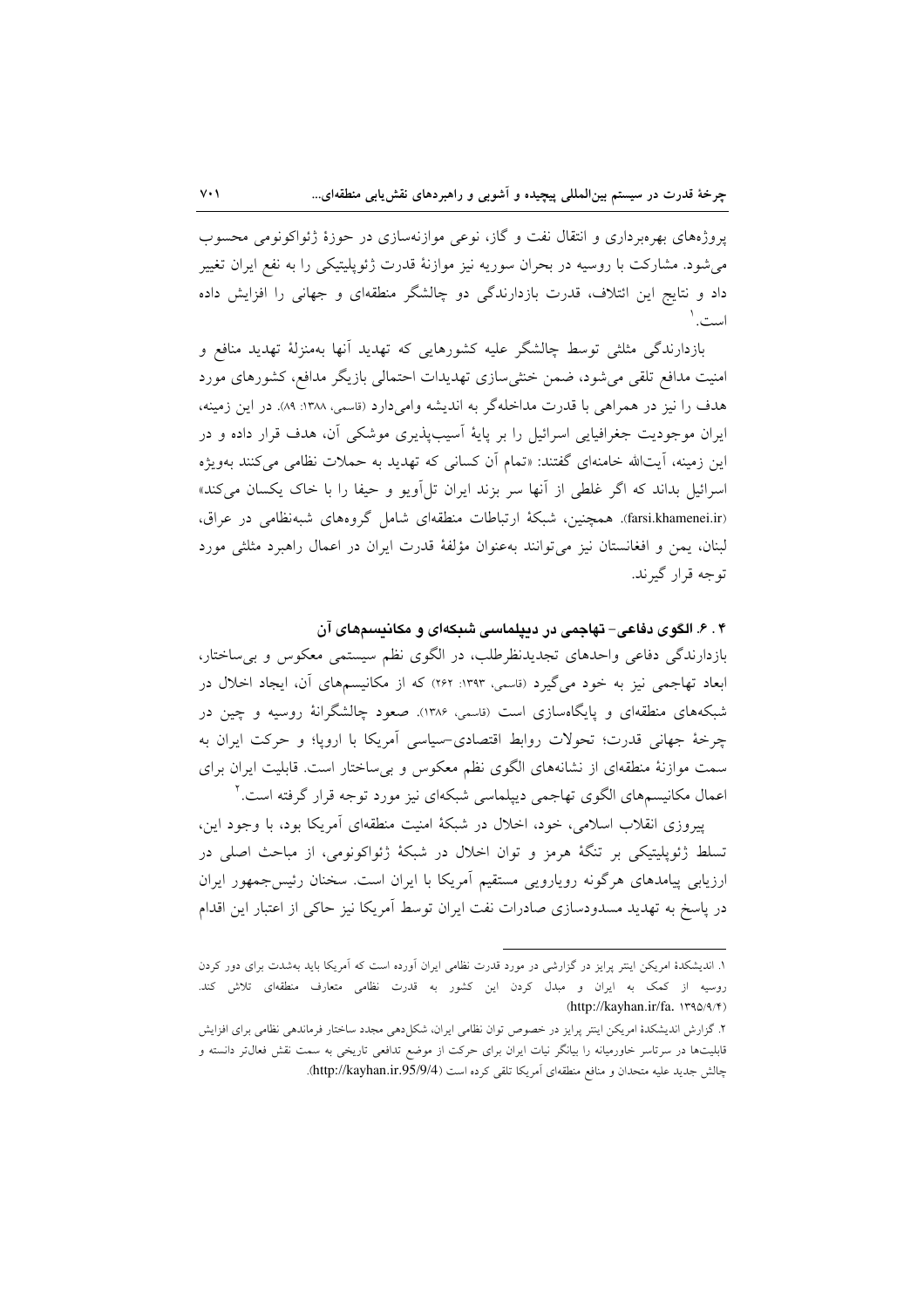بازدارنده است (fa.euronews.com/2018/07/03/). فرصت ايران براي ايجاد پايگاه نظامي در سوریه و اقدام پیشدستانهٔ اسرائیل در حملهٔ هوایی به برخی مقرهای نظامی در سوریه نیز معطوف به الگوی تهاجمی ایران است. با وجود این، ایران با درک شرایط موجود، و پرهیز از پاسخ انفعالی، حضور در سوریه را، در بسترهای قانونی تبیین کرده است. در همین زمینه، بشار اسد اعلام کرد که هیچ مانعی بر سر وجود پایگاههای ایران در سوریه وجود ندارد و اگر احساس نیاز کنیم، در این زمینه تردیدی به خود راه نخواهیم داد .://fa.alalam.ir.361793.97/5/20)

در مجموع، راهبردهای بازدارندهٔ الگوی دیپلماسی شبکهای، به توازن شبکهای در وضعیت نامتقارن منجر می شود. مقابله با تهدیدهای مراحل تکامل شبکهای در یک حوزه، با توجه به پدیدهٔ همافزایی شبکهای، می تواند برخی ناکارکردیهای شبکهای را پوشش دهد و با تقویت کارایی دیگر حوزهها، در نهایت، موجب موازنه در شبکهٔ جامع شود.

#### نتىجەگىرى

پویایی قدرت در سیستم بین|لمللی و ناهمزمانی رشد کشورها، چرخهٔ قدرتی ایجاد میکند که ارتباط مستقیم با نقش،یابی بازیگران دارد. دینامیک مربوط در ادوار مختلف تاریخ ایران نیز جريان داشت و سرانجام با تثبيت هژموني جهاني انگليس و سيس حاكميت نظام دوقطبي، نقش سیستمی ایران تحت مدیریت کارگزاران چرخهٔ جهانی قدرت قرار گرفت. پس از پیروزی انقلاب اسلامی، ایران، استقلال در فرایند نقش،یابی را پیش گرفت. در این زمینه، شبکهسازی که با ویژگیهای سیستمهای پیچیده و آشویی در شرایط نوین سازگار بوده، از مهمترین راهبردهای نقش یابی است. شبکهٔ منطقهای ج.ا.ایران در مراحل تکامل خود، عرصهٔ بازدارندگی متقابل سیستمی بوده و حوزهٔ اقتصادی، بیشترین تأثیرات بازدارندهٔ آمریکا را تجربه کرده است، اما در حوزهٔ ژئوکالچری، ایران با راهبرد وحدت، امکانات خود برای شبکهسازی در خوشههای تسنن و تشیع را عملیاتی کرد و در حوزهٔ ژئوپلیتیک نیز فشارهای سیستمی در مناقشات منطقهای، فرصتهای تکامل شبکهای و تقویت بازدارندگی فراهم آورد. بازدارندگی ج.ا.ایران در شرایط نامتقارن، از نوع تدافعی و بر مبنای الگوی دیپلماسی شبکهای و مکانیسمهای آن تبیین می شود. از جمله، ائتلاف با روسیه که جلوههای تداخل دینامیکهای چرخهٔ جهانی و منطقهای در مراحل تکامل شبکهٔ منطقهای ج.ا.ایران بوده و در مجموع، با تقویت موازنه در شبکهٔ ژئوپلیتیک و همافزایی مثبت شبکهای، جایگاه ایران را در منطقه ارتقا داده است. این امر خواهد توانست موانع سیاسی شبکهسازی در حوزهٔ ژئواکونومی را کاهش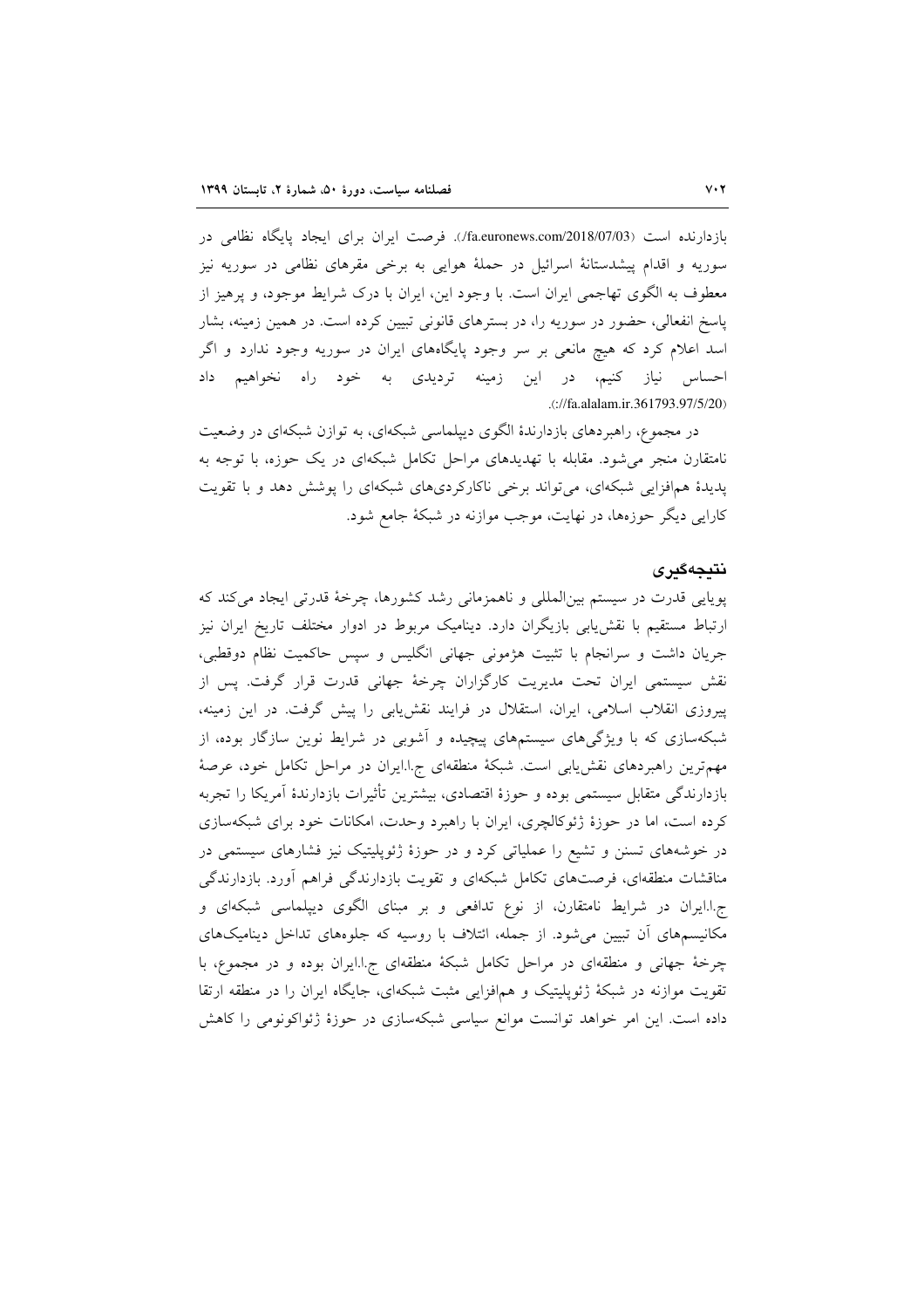دهد در نهایت با ایجاد توازن و ثباتسازی در شبکهٔ جامع منطقهای، به تثبیت نقش اعلامی ج.ا.ایران و دستیابی به آن در سیستم جهانی و منطقهای منجر شود.

### منابع و مآخذ

### الف) فارسى

- ١. حافظنيا، محمدرضا؛ احمدي، سيد عباس (١٣٨٨). «تبيين ژئويليتيكي اثرگذاري انقلاب اسلامي بر سياسي شدن شيعيان جهان»، فصلنامهٔ شیعهشناسی، ۲۵، سال هفتم. ص۳-۱۰۹
	- ۲. دوئرتی، جیمز (۱۳۸۴). **نظریههای متعارض در روابط بین|لملل**؛ ترجمهٔ علیرضا طیب و وحید بزرگی، تهران: قومس.
- ۳. شیخالاسلام، محمدحسین (۱۳۹۴). «تأثیر نظامی کردن حوزهٔ دریای خزر بر امنیت جمهوری اسلامی ایران»، **فصلنامه آسیای** مرکزی و قفقاز، ۸۹ ص ۱۲۵–۱۵۸.
- ۳. علی نژاد، محمد؛ کرمیان، عادل (۱۳۹۵). «ایران در شاخصهای مختلف چه جایگاهی دارد»، **تجارت فردا**، شماره ۱۹۸. www.tejaratefarda.com
- ۴. فایضی، محمدحسین (۱۳۹۶). «معرفی گروههای نظامی جریان مقاومت فلسطین»، **اندیشکدهٔ راهبردی تبیین**.، مجموعه مقالات، تيرماه ٩۶، http://tabyincenter.ir.

۵. قاسمی، فرهاد (۱۳۹۳). نظریههای روابط بینالملل، سایبرنتیک و سیاست خارجی، تهران: میزان.

- ۶. \_\_\_\_\_\_\_\_\_\_\_\_\_ (۱۳۹۰). نظریههای روابط بین|لملل و مطالعات منطقهای، تهران: میزان.
- ۷. -------------- (۱۳۹۶). «نظریهٔ پیچیدگی و آشوب: چرخشی نوین در تبیین تکامل شبکههای منطقهای»، **فصلنامهٔ** سیاست مجلهٔ دانشکدهٔ حقوق و علوم سیاسی، ۴، ص۱۰۰۵–۱۰۲۴
- ۸ ---------- (۱۳۸۶). «نگرشی تئوریک بر طراحی مدل بازدارندگی سیاست خارجی ایران»، فصلنامهٔ ژئویلیتیک، ۱، ۹۷-
- ٩. –––––––– (١٣٨۴). «ساخت ژئوپوليتيکي سيستم بين|لملل نوين و استراتژي نظامي امنيتي ايالات متحدهٔ اَمريکا»، ژئوپلیتیک، ۲، ۷۱–۹۵.
	- ۱۰. کریمیان، کامیل (۱۳۸۱). «مناسبات ایران با کردهای عراق در طول هشت سال جنگ»، نگین ایران، ۲، ص۸۸-۱۰۸

# ب) خارجي

- 11. Auyang, S. Y. (1999). Foundations of complex-system theories: in economics, evolutionary biology, and statistical physics, Cambridge University Press.
- 12. Burian, R. M., & Richardson, R. C. (1996). "Form and order in evolutionary biology"
- 13. De Greene, K. (1996) "Field-theoretic framework for the interpretation of the evolution, instability, structural change, and management of complex systems. Chaos Theory in the social sciences: Foundations and applications, The University of Michigan Press, 1996, pp. 273–294.<br>
14. Doran, C. (2000). "Confronting the Principles of the Power Cycle", **Handbook of War**
- Studies II. 332-370. University of Michigan Press
- 15. Doran, C. F. (1989). "Systemic Disequilibrium, Foreign Policy Role, and the Power Cycle Challenges for Research Design", Journal of Conflict Resolution, 33(3).pp371-401
- 16. Doran C. F. (1991). Systems in Crisis: New Imperatives of High Politics at Century's End Cambridge University Press.
- 17. Doran, C. F., & Parsons, W. (1980). "War and the cycle of relative power", **American**<br> **Political Science Review**, 74 (04), 947-965.<br>
18. Feistel, R., & Ebeling, W. (1989). "Evolution of complex systems: self-organizat
- entropy, and development, Vol. 30, Springer.<br>19. Gilpin, R. (1988). "The theory of hegemonic war", **Journal of Interdisciplinary History**.
- $18.\overline{4}$ : 591-613.